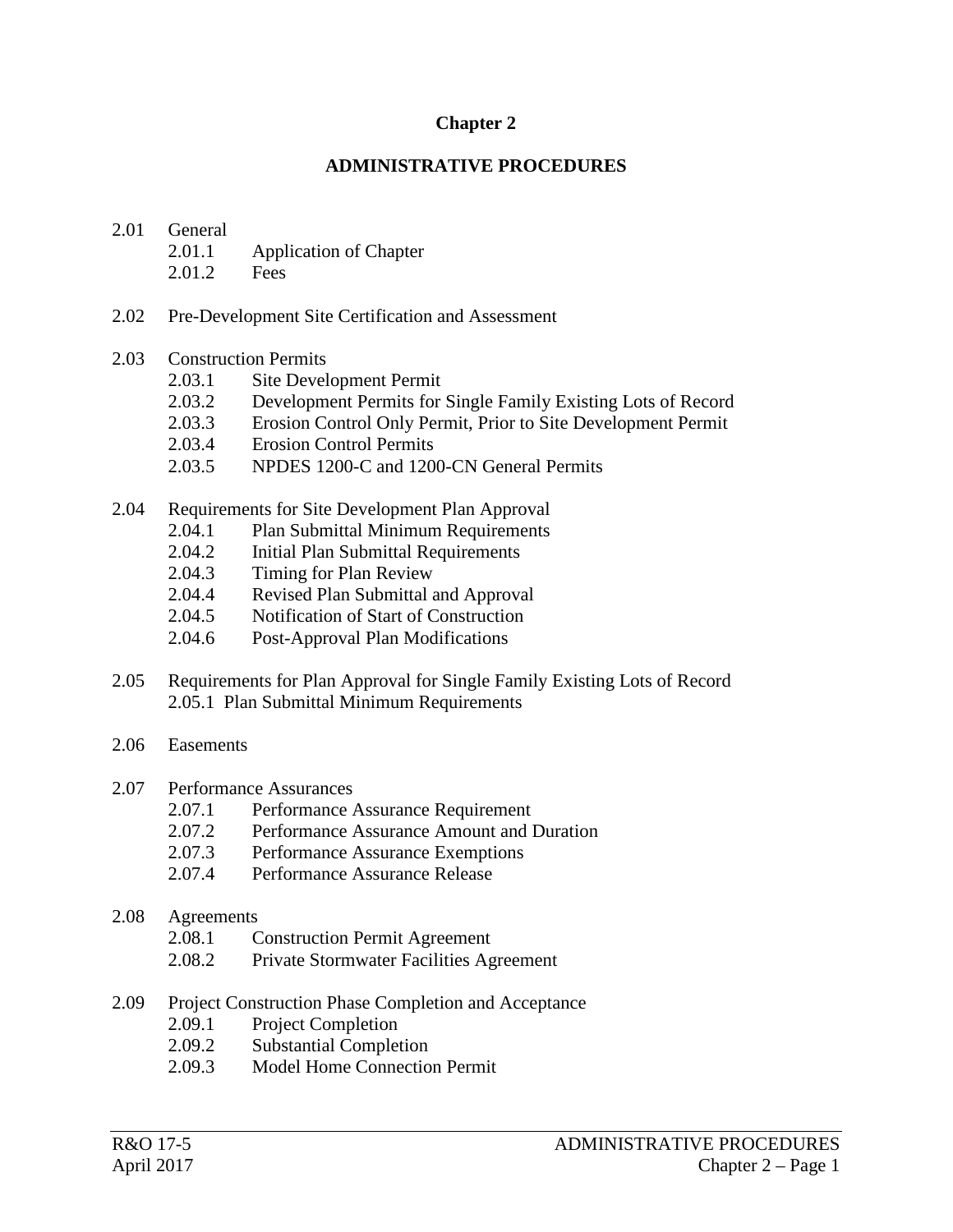### 2.10 As-Built Drawings

- 2.11 Maintenance Assurance
	- 2.11.1 Maintenance Assurance Requirement
	- 2.11.2 Maintenance Assurance Exemptions
	- 2.11.3 Maintenance Assurance Amount and Duration
- 2.12 Maintenance Period Inspection and Completion
	- 2.12.1 Infrastructure Inspection for One Year Warranty
	- 2.12.2 Performance and Landscaping Inspection for Two Year Warranty<br>2.12.3 Post-Construction Erosion Control for One Year Warranty
	- Post-Construction Erosion Control for One Year Warranty
	- 2.12.4 Warranty Period Completion
- 2.13 General Administrative Rules
	- 2.13.1 Additional Permits
	- 2.13.2 District Inspection
	- 2.13.3 Change in Plans/Standards
	- 2.13.4 Guarantee
	- 2.13.5 District Maps/Plans Not Guaranteed
	- 2.13.6 Technical Guidance Documents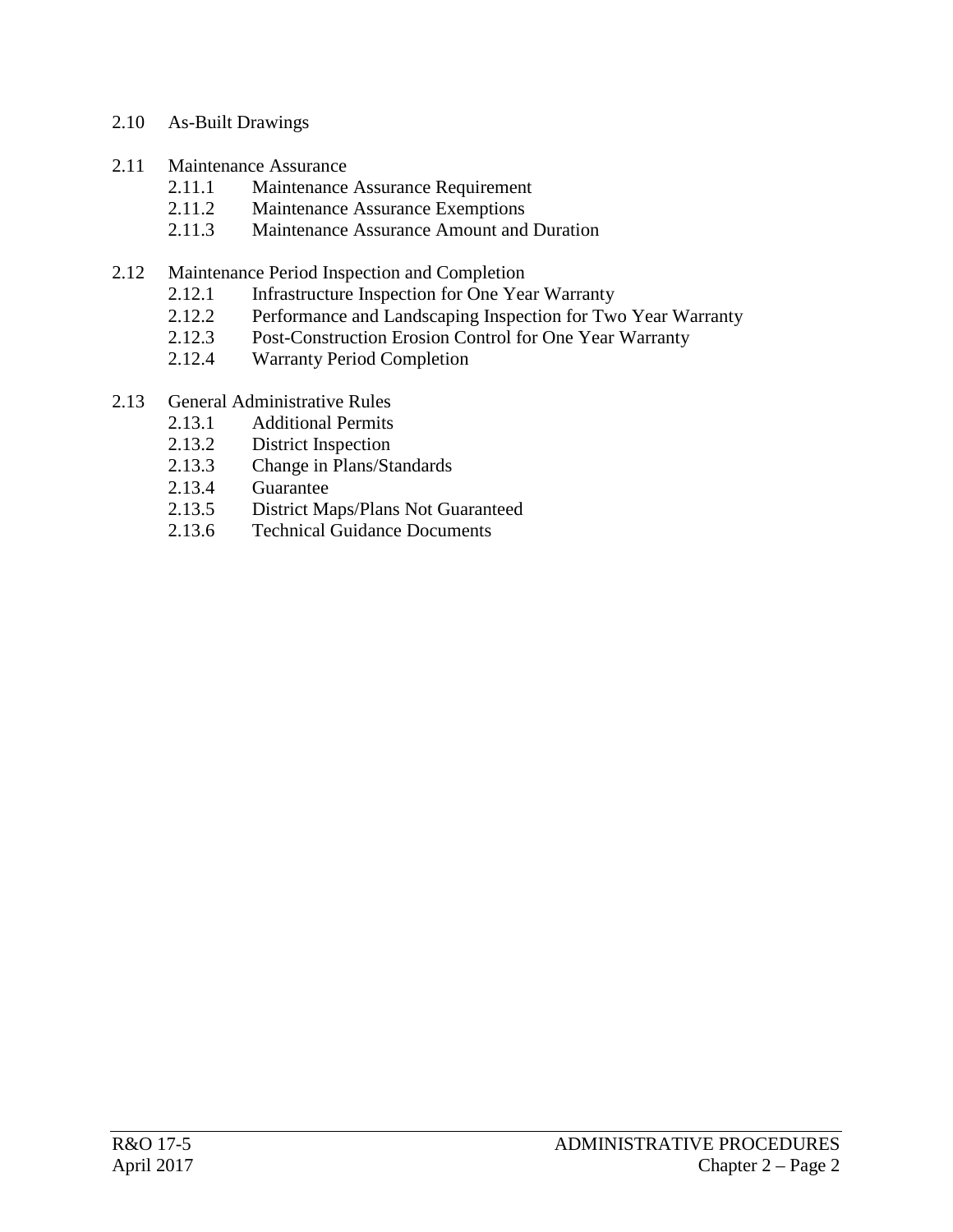### [Chapter 2](#page-0-0)

# **[ADMINISTRATIVE](#page-0-1) PROCEDURES**

### 2.01 General

## 2.01.1 Application of Chapter

- a. Except as defined in subsections (b) and (c) below, the requirements and administrative provisions of this Chapter apply to the construction of any and all components of the public sanitary sewer and storm systems, and to all activities with the potential to cause erosion or create or modify impervious surfaces, within the unincorporated area of the District, and within the following Cities: Banks, Durham, Gaston, King City, and North Plains, and within any other City which formally adopts these requirements.
- b. The following requirements shall apply to all areas within the District:
	- 1. Section 2.02 Pre-Development Site Certification and Assessment
	- 2. Erosion Control The requirements for Erosion Control Permits and NPDES 1200-C and 1200-CN Permits as stated in Sections 2.03.4 and 2.03.5 respectively
	- 3. Section 2.04.1 and 2.04.2 (d)-(n) Plan Submittal Minimum Requirements and Initial Plan Submittal Requirements
	- 4. Section 2.05 Requirements for Plan Approval for Single Family Existing Lots of Record.
	- 5. Section 2.08.2 Private Stormwater Facilities Agreement
	- 6. Sections 2.11 and 2.12 Maintenance Assurance and Maintenance Period Inspection and Completion
	- 7. Administrative Provisions Sections 2.13.5, District Maps/Plans Not Guaranteed, and Section 2.13.6, Technical Guidance Documents, apply throughout the District.
- c. Requirements related to stormwater and vegetated corridors shall not apply to projects within the City of Gaston.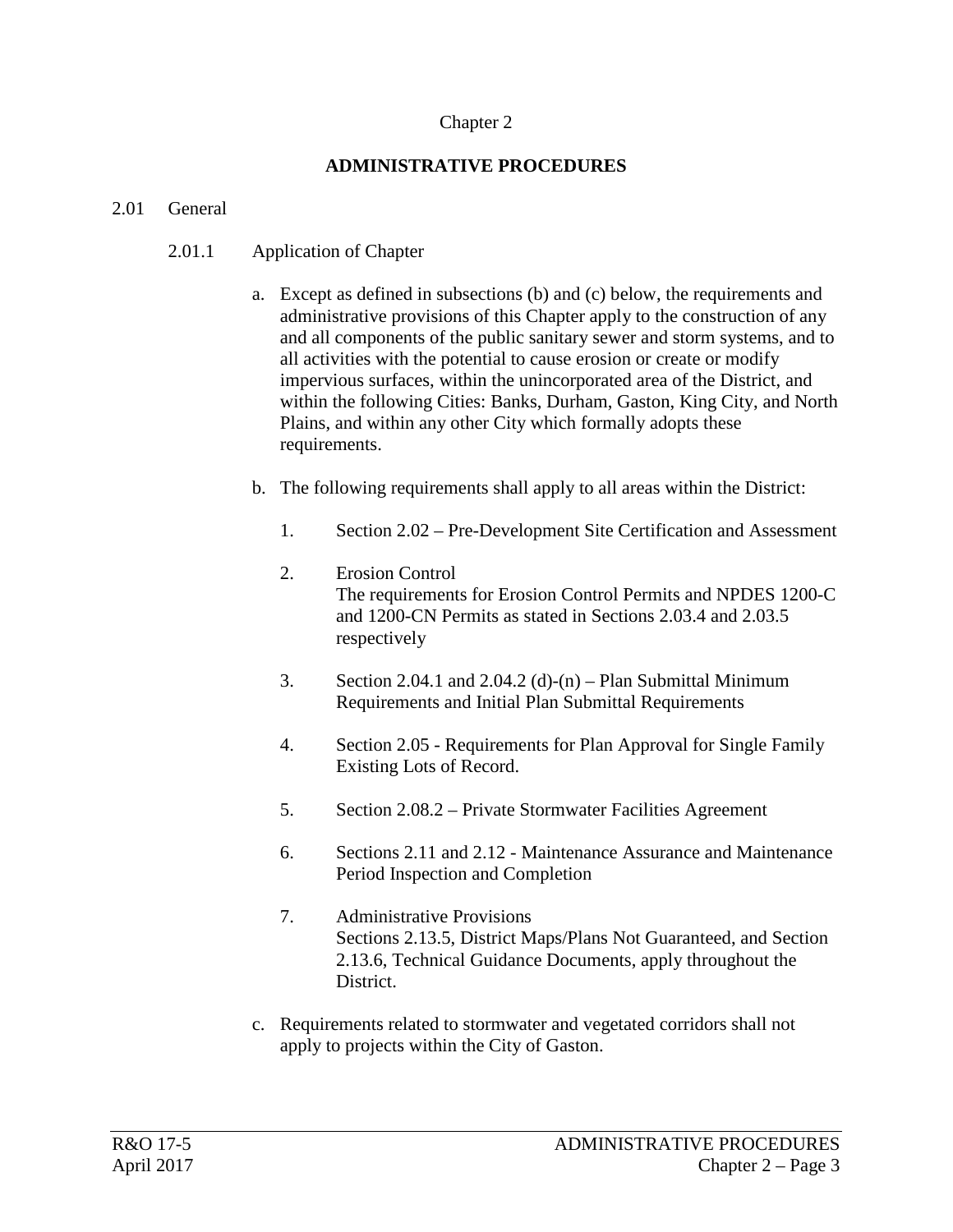2.01.2 Fees

The District and Cities shall collect fees to defray the costs of reviewing plans, issuing permits, and performing inspections of projects permitted under these rules. The fees are identified in the District's Rates and Charges Resolution and Order and, where appropriate, City ordinances.

#### 2.02 Pre-Development Site Certification and Assessment

a. Site Certification Required

Prior to undertaking any development or completing a land use application to the land use authority for development, as defined in Chapter 1, the Owner or the Owner's authorized agent shall submit a site certification, and if required, a natural resource assessment, for the Water Quality Sensitive Areas and Vegetated Corridors on or adjacent to the development site, to the District for review and concurrence in accordance with the requirements of Chapter 3, or receive a determination from the District that a Site Certification is not necessary.

b. Expiration of Site Certification

District Site Certification is valid for two years from the date of approval, or until the project's current land use approval expires, unless substantial construction has started and is continuing. After two years, if land use application has not been completed, or a Site Development Permit has not been issued or if substantial construction is not continuing, the plans must be resubmitted to the District for review and approval, and the District shall require an updated natural resource assessment to document current conditions of the Sensitive Area and Vegetated Corridor.

2.03 Construction Permits

### 2.03.1 Site Development Permit

No person shall undertake the construction of, or modification to, any public sanitary sewer or stormwater infrastructure or other development governed by these rules without first obtaining a Site Development Permit from the District, with the exception of development on single family and duplex existing lots of record as outlined in Section 2.03.2.

The Site Development Permit will not be issued until the Owner or its authorized agent has satisfied the following requirements:

- a. Submitted easements as required in Section 2.06;
- b. Submitted required performance assurances as required in section 2.07;
- c. Executed and submitted a Construction Permit Agreement and Private Stormwater Facilities Agreement as required in Section 2.08;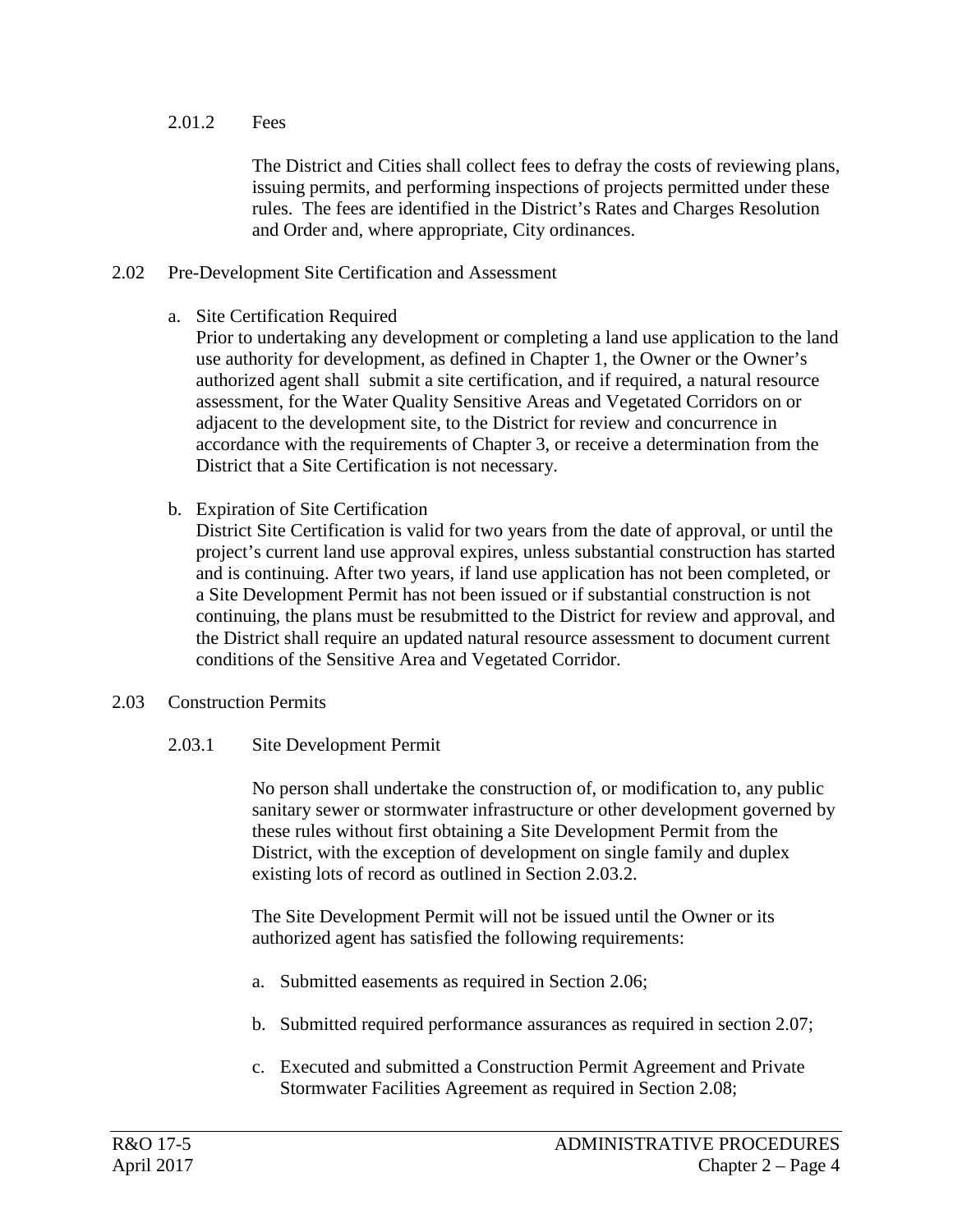- d. Paid all required fees including plan review and inspection fees, erosion control fees, and systems development charges; and
- e. Gained approval of site development plans as required in Section 2.04.
- 2.03.2 Development Permits for Single Family Existing Lots of Record
	- a. Development on single family and duplex existing lots of record does not require a Site Development Permit, where construction of public sanitary sewer or stormwater infrastructure is not proposed. District will permit development through applicable connection and inspection permits.
	- b. District plan review is required when a Site Assessment is required in accordance with Chapter 3 or a water quantity or quality approach is required in accordance with Chapter 4. The applicable permits will not be issued until the Owner or its authorized agent has satisfied the following requirements:
		- 1. Submitted easements as required in Section 2.06;
		- 2. Executed and submitted a Private Stormwater Facilities Agreement as required in Section 2.08;
		- 3. Paid all required fees including plan review and inspection fees, erosion control fees, and systems development charges;
		- 4. Gained approval of plans as required in Section 2.05.

# 2.03.3 Erosion Control Only Permit, Prior to Site Development Permit

a. Criteria for Issuance

Erosion Control Only permits may be issued on all or a portion of the site in advance of the Site Development Permit when application for an Erosion Control Permit is made separately from application for a Site Development Permit. The District/City shall make the determination, at its sole discretion, as to whether an Erosion Control Only permit may be issued, based on its evaluation of the following factors:

1. A preliminary site development plan shall have been submitted separately and have undergone initial review by the District or City for compliance with this Resolution and Order. The site development plan shall be of sufficient detail to determine that no major revisions are required that may substantially affect grading, pipe alignments, water quality or quantity approaches, sensitive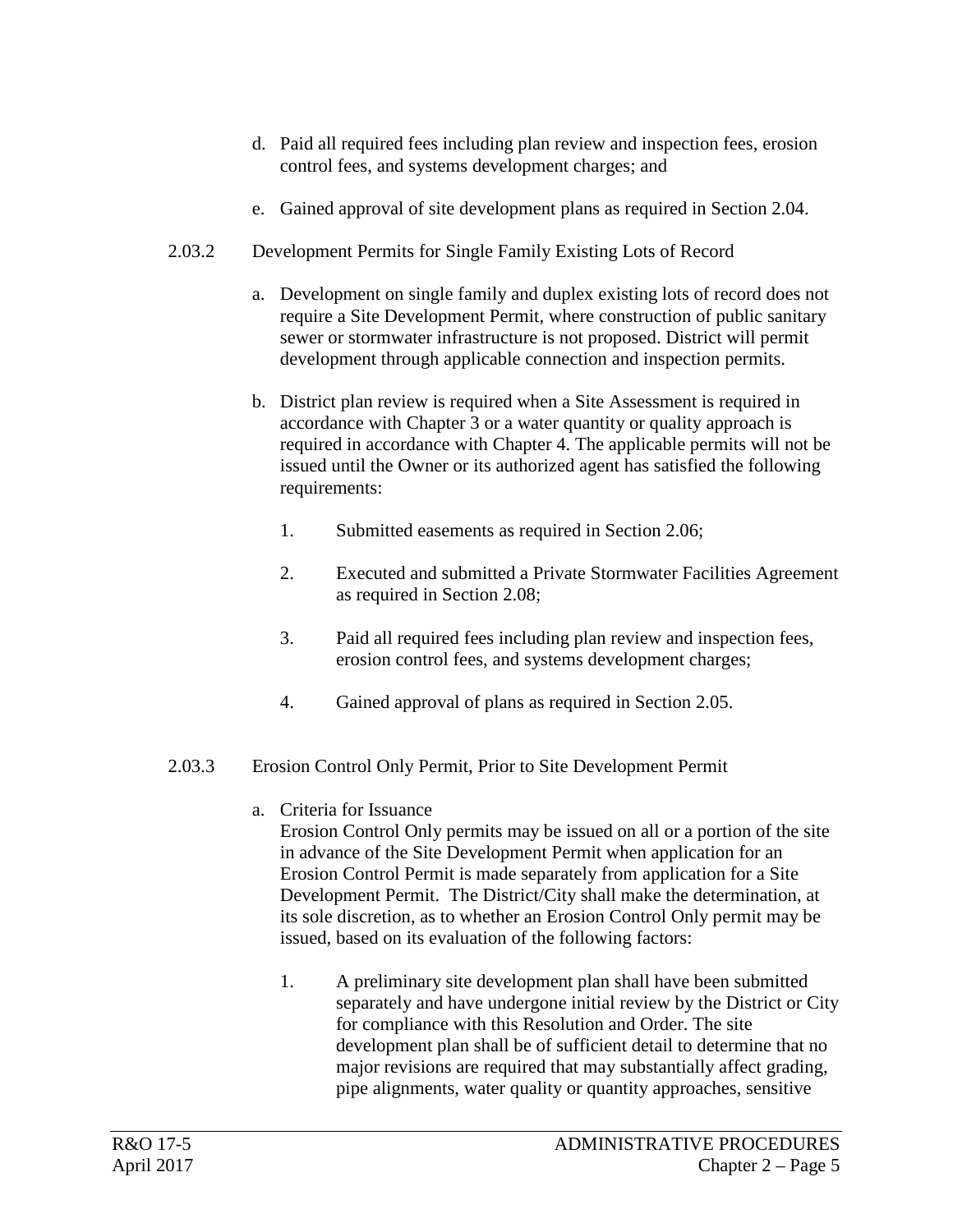areas or vegetated corridor requirements.

- 2. All other agency (i.e., COE, DSL, DEQ) permits must have been issued for the portion of the site or development for which the Erosion Control Only permit is being requested and a copy of these permits shall be provided to the District.
- 3. The timing of the request is appropriate based on the following factors:
	- A) A significant amount of grading can be performed prior to site development approval;
	- B) A reasonable expectation exists that site development permits will be issued near the time grading is complete so that the site does not remain open during the wet weather season; and
	- C) An early grading approval will not increase the risk of erosion from the site.
- b. Submittal Requirements

The application for an Erosion Control Only permit shall include the following:

- 1. Four sets of folded plans, on 24" x 36" sheets, shall be submitted to the District or City for review. This plan set shall only include the title sheet, grading and Erosion Prevention and Sediment Control Plan, and related sheets. The plan shall be clearly marked for Erosion Control Only and shall be separate from the development plan submittal. With District or City concurrence, some or all documents in a submittal may be submitted in an electronic format approved by the reviewing jurisdiction.
- 2. The grading and Erosion Prevention and Sediment Control Plan shall show the methods and interim facilities to be constructed or used concurrently and to be operated during construction to control erosion. The grading and Erosion Prevention and Sediment Control Plan shall meet the requirements of Section 2.04.2 (k) and the provisions of Chapter 6.
- 2.03.4 Erosion Control Permits
	- a. Erosion Control Permit Required

Except as noted in Section 2.03.4 (d), no person shall cause any change to improved or unimproved real property that causes, will cause, or is likely to cause a temporary or permanent increase in the rate of soil erosion from the site without first obtaining a permit from the District or City and paying prescribed fees. Such changes to land shall include, but are not limited to, grading, excavating, filling, working of land, logging or stripping of soil or vegetation from land.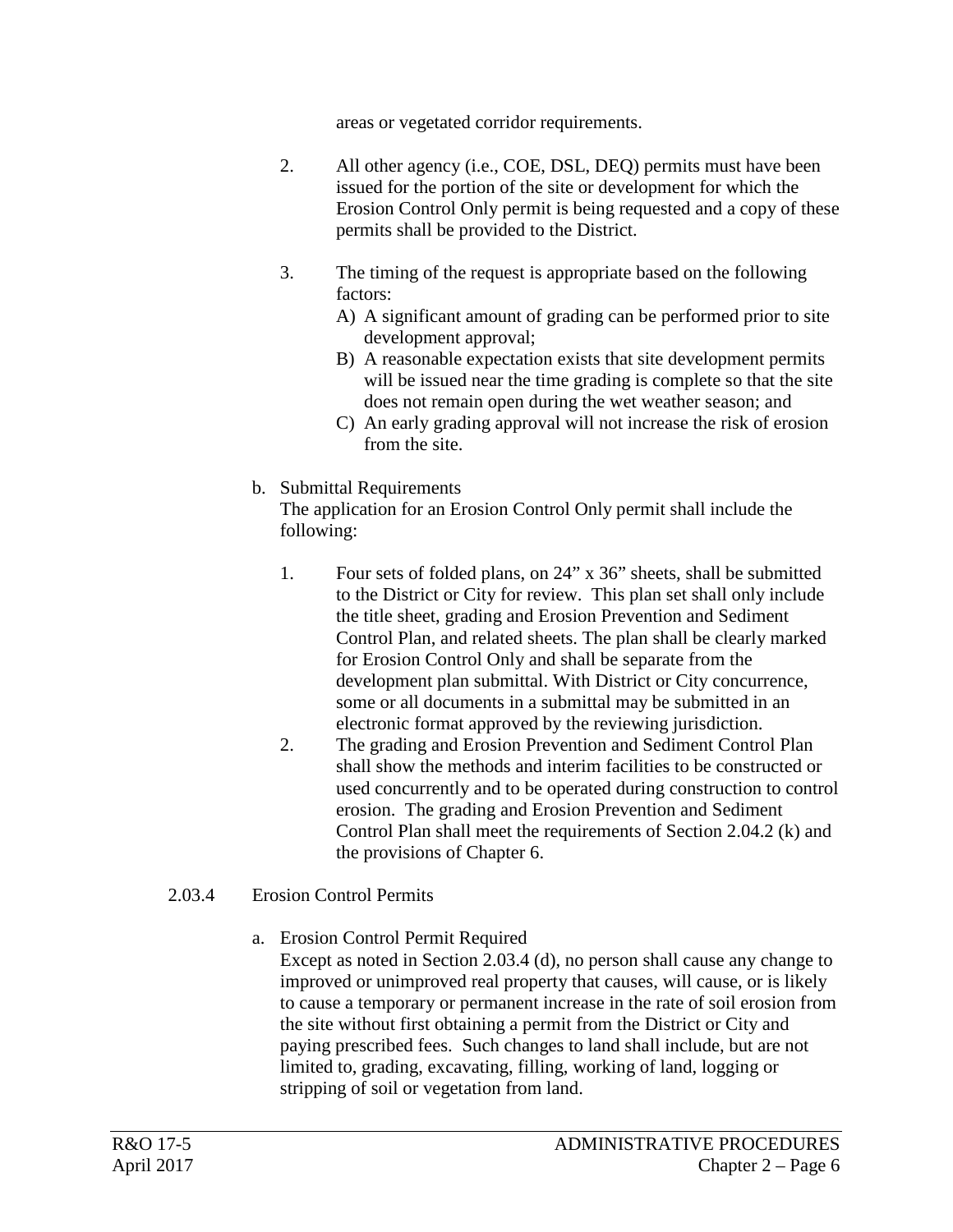Erosion Control Permits are issued in conjunction with other permits or issued as a stand-alone permits as outlined in  $(1) - (3)$  below:

- 1. Except as provided in Section 2.03.3, when Site Development Permits are required the Erosion Control Permits are issued in conjunction and included with Site Development Permits and do not need to be obtained separately.
- 2. When Connection Permits are required separate from the Site Development Permit, Erosion Control Permits are issued in conjunction and included with Connection Permits and do not need to be obtained separately.
- 3. When construction, grading, excavating, filling, or clearing of land does not require a Site Development Permit or Connection Permit, Erosion Control Permits must be obtained separately.
- b. Coordination with Other Agencies No jurisdiction shall issue a permit for construction, land development, grading, excavating, filling, or clearing of land without first verifying in writing that the District or City has issued an Erosion Control Permit covering such work, or the District or City has determined that no permit is required.
- c. Erosion Control Permits Required on Public Projects No public agency or body shall undertake any public works project without first obtaining an Erosion Control Permit covering such work, or receiving a determination from the District or City that no permit is required.
- d. Erosion Control Permit Not Required No Erosion Control Permit from the District or City is required for the following:
	- 1. For work of a minor nature where the work on the site involves disturbing less than 500 square feet of land surface.
	- 2. Permits and approvals for land division, interior improvements to an existing structure, and other approvals for which there is no physical disturbance to the surface of the land.
	- 3. Activities within the boundary of CWS that constitute accepted farming practices as defined in ORS 30.930 and 215.203.
	- 4. Pavement maintenance including overlays where the pavement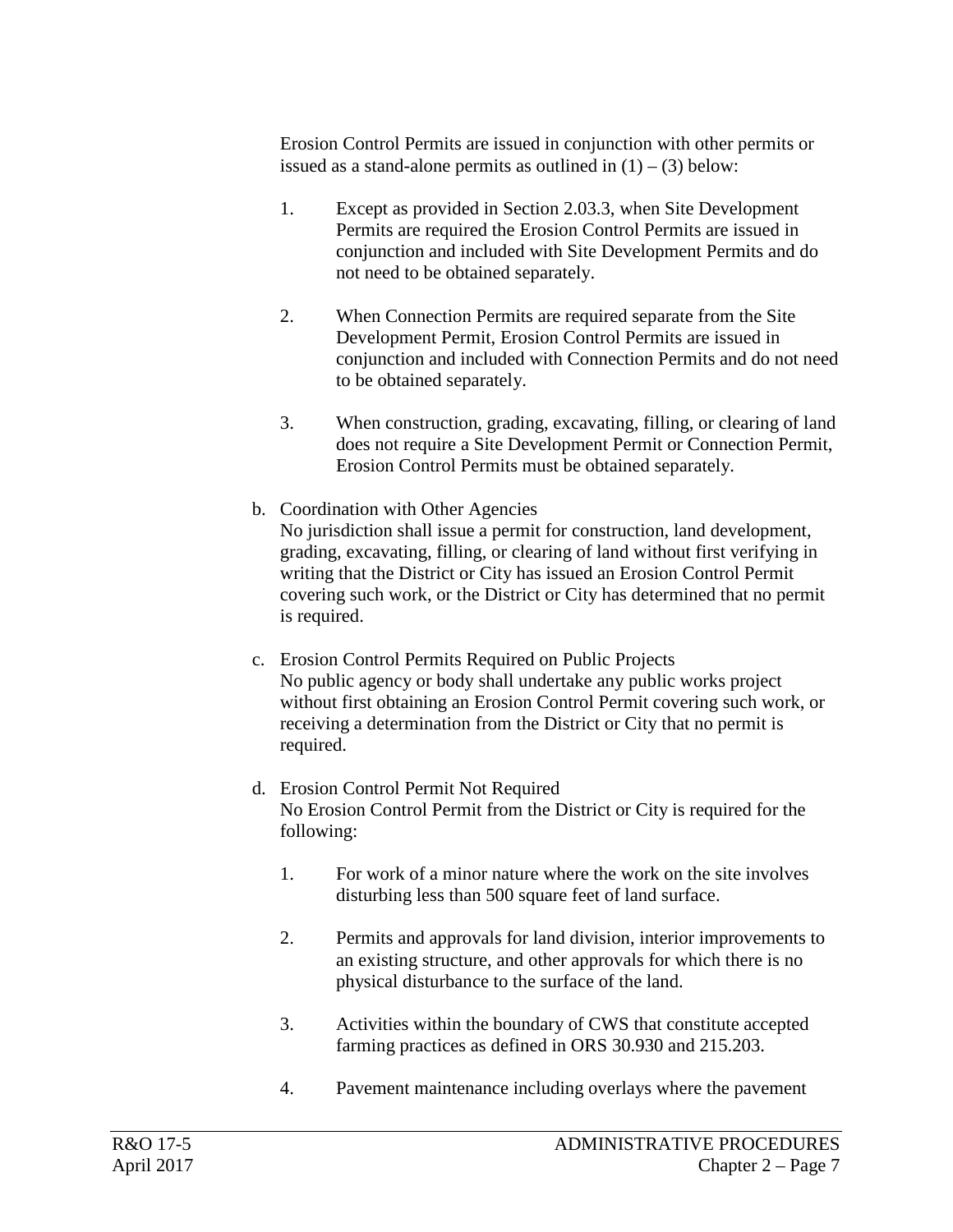area is not expanded beyond the existing pavement boundaries and minor pavement patch work involving less than 500 square feet of area.

e. Erosion Prohibited in All Cases In all cases the Property Owner, together with any person or persons, including but not limited to the Contractor or the Engineer who causes such erosion, shall be responsible for compliance with Section 6.02.1 and for obtaining a permit at District or City discretion.

# 2.03.5 NPDES 1200-C and 1200-CN General Permits

Through an agreement with the Department of Environmental Quality (DEQ), the District acts as DEQ's agent in receiving applications for registration for coverage by the 1200-C and 1200-CN General Permits (1200-C Program) for the control of stormwater associated with construction activities where required by DEQ. Persons who develop within the District boundary and who would be required to obtain a DEQ 1200-C or 1200 CN permit shall submit the required 1200-C or 1200-CN forms and fees, as applicable, to the District or City prior to obtaining the Site Development permit. The District reviews the permit application for compliance and inclusion in the DEQ General Permit program.

- 2.04 Requirements for Site Development Plan Approval
	- 2.04.1 Plan Submittal Minimum Requirements
		- a. The Owner or the Owner's authorized agent shall submit to the District or City for review and approval plans prepared by an Engineer registered in Oregon for the construction or modification of any public sanitary or storm system, stormwater facility, Erosion Control Permit, or other facility covered by these rules.
		- b. The following plan submittal requirements are the minimum required to satisfy the District's standards, unless specifically waived in writing by the District. Cities may require additional information.
	- 2.04.2 Initial Plan Submittal Requirements

No submittal shall be considered complete until the following information is received and all the requirements of this section are met as determined by the District or City.

- a. Plan Check Application Fee, if applicable.
- b. Land Use Authority Conditions of Approval.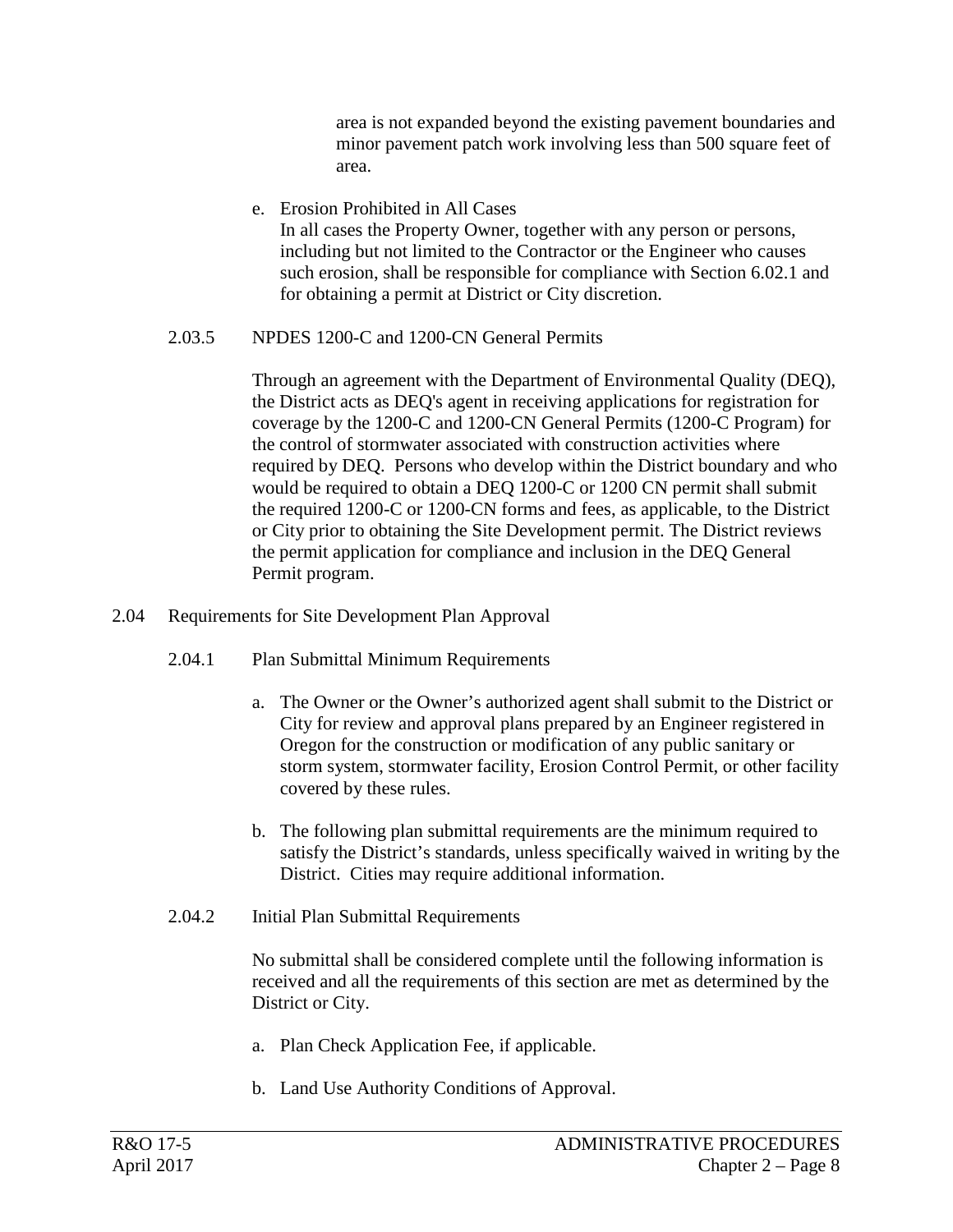- c. Three sets of folded plans on 24" X 36" sheets, or as otherwise approved by the District, and two copies of associated documents such as drainage reports. Individual plan sets that exceed 20 pages may be rolled and stapled. With District or City concurrence, some or all documents in a submittal can be submitted in an electronic format approved by the reviewing jurisdiction.
- d. The following information shall be included on the first plan sheet:
	- 1. Vicinity map sufficient in scope to locate the proposed development.
	- 2. The proposed name of the development, the name and address of the Owner and developer, the name and address of the engineer, and the land use authority case file number, on the lower righthand quarter of the sheet.
	- 3. A description that includes township, range, quarter section and tax lot numbers of the areas impacted by the development.
	- 4. The total square footage of new and existing impervious areas within the project area. This calculation shall be separated into the square footage:
		- A) Within Public Right-of-Way;
		- B) Within Private Right-of-Way;
		- C) On Private Property;
		- D) Building(s) footprint (commercial properties only); and
		- E) Onsite drives, parking, walks, etc. (commercial properties only).
	- 5. Index of plan sheets.
	- 6. A site map showing the limits of the proposed development including the area of the overall site size and limits of ground disturbance. For multi-phase projects, the site map shall show the limits of each phase.
	- 7. Corps and/or DSL permit application number (if permit is required), and the project or permit application number(s) for any other federal, state or local entity, or wetland delineation. Copies of the permit applications shall be included with the submittal. A Site Development Permit shall not be issued until CWS or City has received confirmation of the permit conditions from the permitting authority and reviewed the plans to determine if any changes are necessary as a result of the permit conditions.
- e. Clear, readable plan and profile views of all proposed sanitary sewer lines, storm sewer and surface water systems, shall be provided. The plan and profile drawings shall meet the requirements outlined in 2.04.2(e) (1)-(15), or as otherwise approved by the District. If the design Engineer anticipates that any of the requirements will not be met due to the configuration of the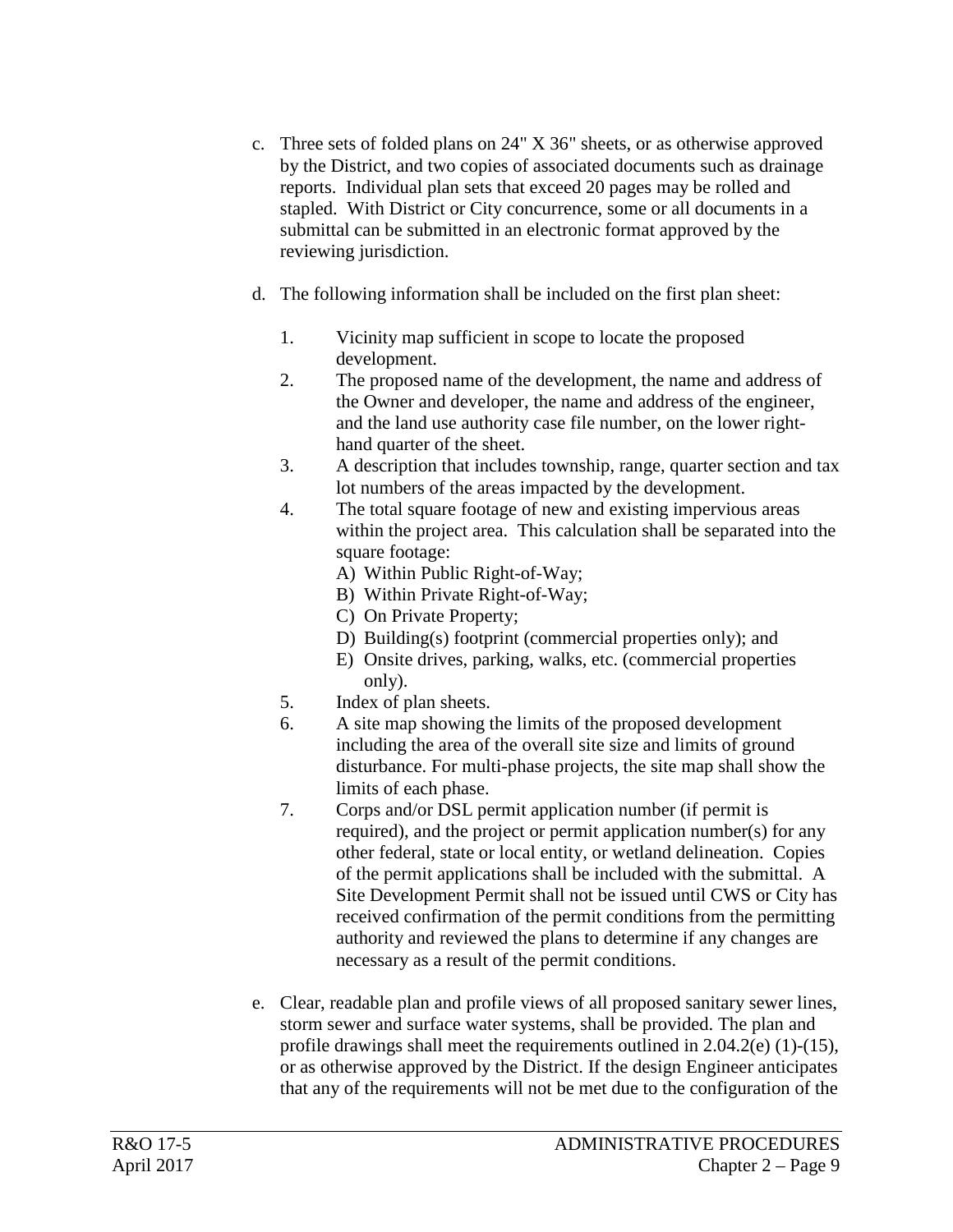proposed development, the design Engineer is advised to meet with District staff to gain approval for the deviation prior to submittal.

- 1. Sanitary sewer plan and profile information presented on separate sheets from the storm and surface water plan and profile information.
- 2. Plan and profile views displayed one over the other on the sheet.
- 3. Public and private lines and facilities clearly marked on both the plan and profile view.
- 4. Existing sanitary manholes labeled with the designated CWS or City number.
- 5. The distance from the nearest existing manhole where a new manhole structure is constructed over an existing line, or where a main line connection is made to a trunk line.
- 6. Existing and proposed utilities shown on the plan and profile views. The profile view shall show the utility crossings. Utilities other than sanitary and storm sewer shall be shown "ghosted".
- 7. A plan view scale no smaller than  $1" = 50'$ , and the profile view scale no smaller than  $1" = 50'$  horizontal and  $1" = 10'$  vertical. Architectural scales shall not be used.
- 8. North arrow.
- 9. Type of backfill labeled on profile using CWS or City standard nomenclature.
- 10. All existing and proposed easements including the distance from the mainline to easement line.
- 11. Location of the low points of street grades and curb returns.
- 12. Drainage hazard areas and FEMA designated 100 year floodplains and floodways.
- 13. The stationing of each new main line section beginning at 0+00 or other even station (e.g., 1+00, 10+00, etc.) at the downstream terminus. In phased developments, previous stationing may be continued.
- 14. The edge of all Water Quality Sensitive Areas, as defined in Chapter 1.
- 15. The boundaries of the defined Vegetated Corridor.
- f. The calculations for sizing of the sanitary system submitted in a separate document. This requirement may be waived by the District where the sanitary conveyance system is known to have adequate capacity for the proposed development.
- g. If a water quantity or quality facility is required, a plan sheet(s) showing all the following information:
	- 1. Profile of facility including inlet and outlet structures.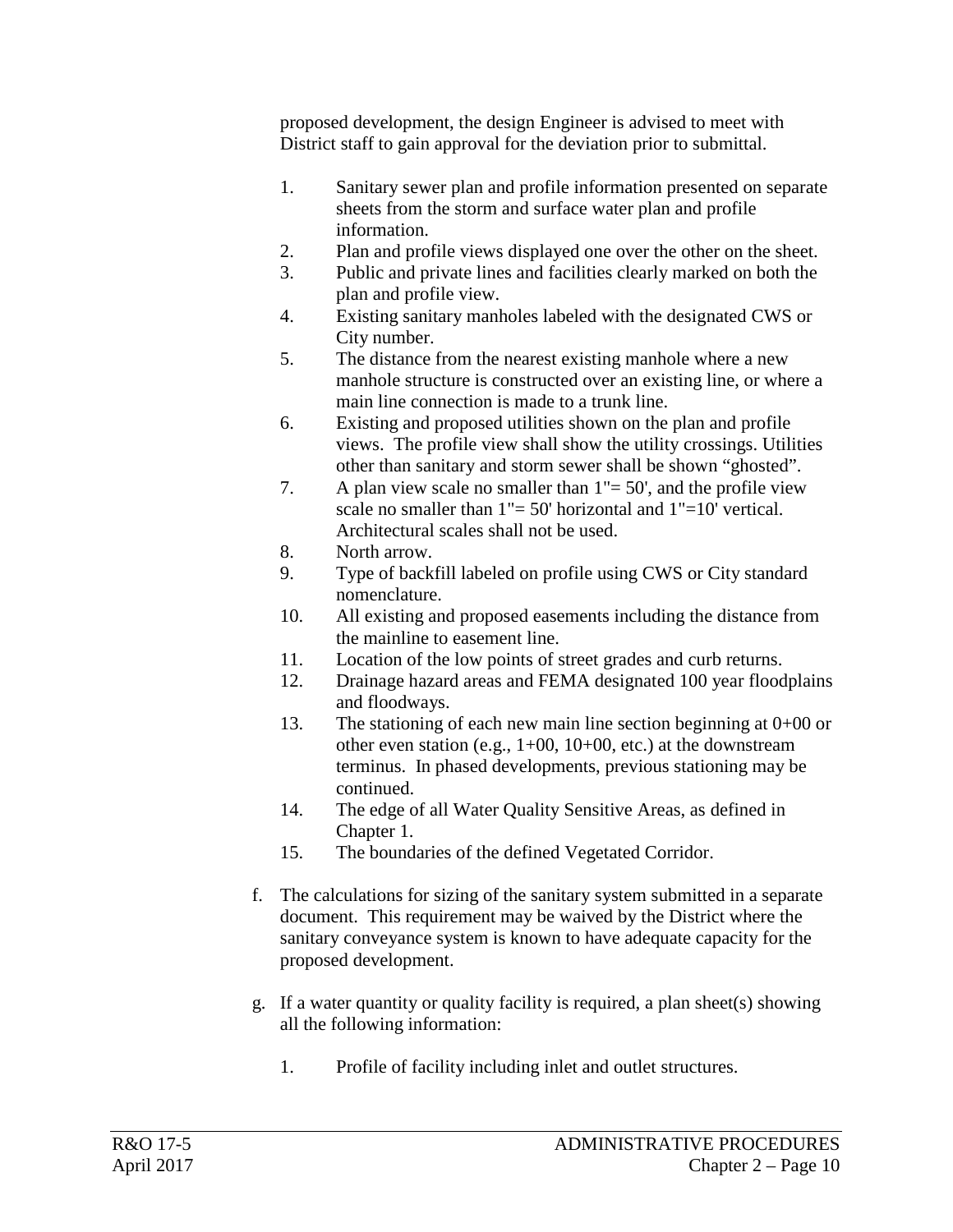- 2. Cross section(s) of facility. Multiple cross sections may be required for facilities with walls or grade changes.
- 3. For water quantity facilities, detail of the outlet structure including orifice sizes and elevations. Standard details of structures to be included.
- 4. Access road design, including access to structures and bottom of facility.
- 5. If walls are used, wall construction details and notes identifying wall maintenance responsibility.
- 6. Fence and gate design and standard details.
- 7. Easement and tract boundaries around facility.
- 8. Planting and landscape design for the facility meeting the requirements of the Low Impact Development Approaches Handbook.
- h. If vegetated corridor restoration is required in accordance with Chapter 3, a plan addressing the requirements shall be submitted which includes the following:
	- 1. A plan view at no smaller than 1"=100' scale, showing the location, dimensions and the total square footage of the Vegetated Corridor;
	- 2. Design information to meet the requirements of the Service Provider Letter; and
	- 3. Planting Plans and Specifications meeting the requirements of Appendix A, Planting Requirements.
- i. Planting plans, tabular plant counts, and landscaping and maintenance instructions for sensitive areas and vegetated corridors shall be illustrated separately from those for water quality facilities.
- j. Details for all ditch grading including cross sections, restoration, erosion control measures and channel protection.
- k. An Erosion Prevention and Sediment Control Plan including at a minimum the items outlined in 2.04.2 (k) (1)-(3). If a 1200-C or 1200-CN permit is required, an erosion control plan set meeting the requirements of the 1200-C Program shall be submitted as outlined in Section 2.03.5.
	- 1. If submitted independently of the full project plans, a cover sheet with the proposed name of the development, the name and address of the Owner and developer, the name and address of the Engineer, and the land use authority case file number.
	- 2. The total acreage of the site and the total acreage of the proposed disturbed area.
	- 3. Site features as identified below.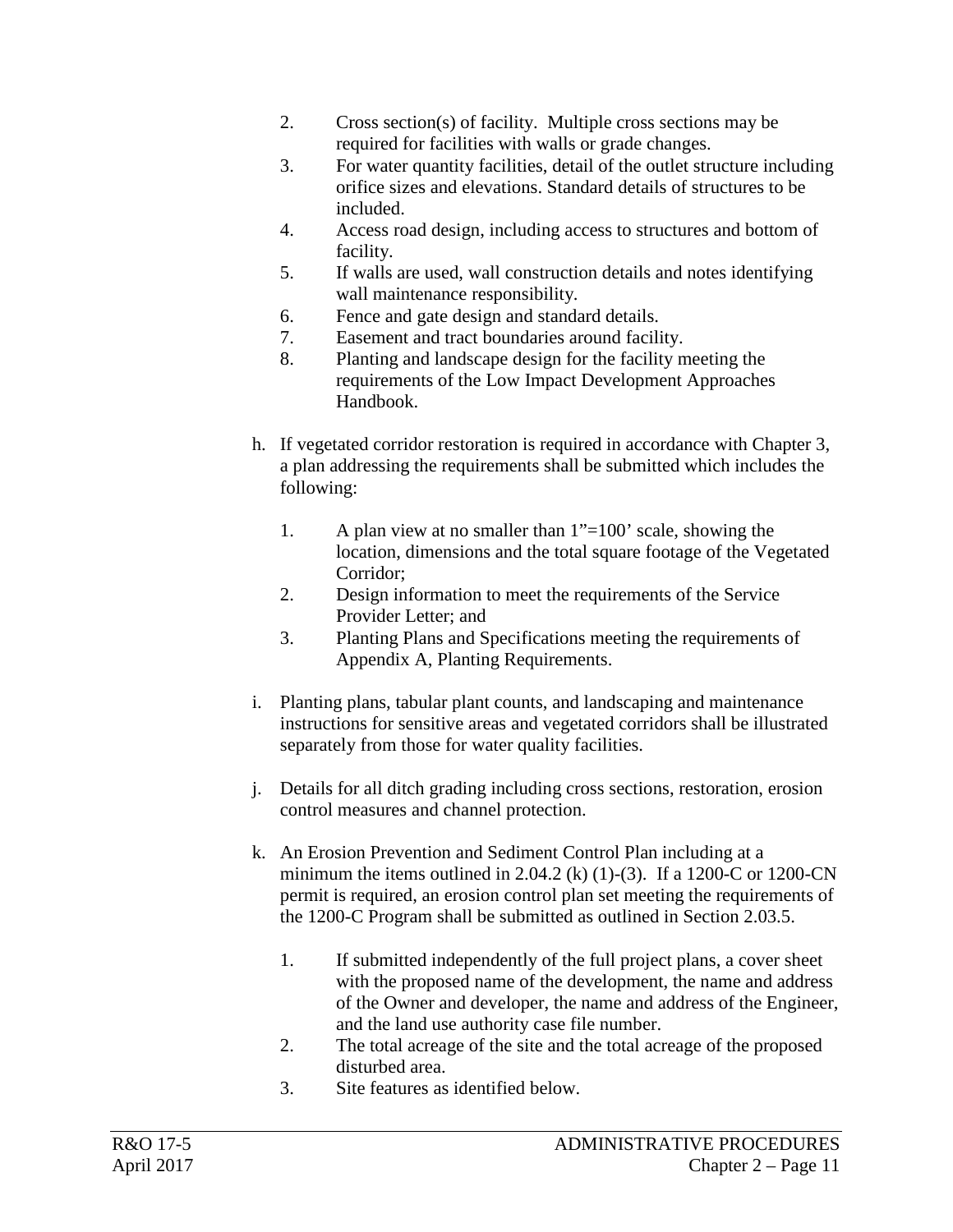- A) Existing site topography.
- B) Adjacent off-site drainage patterns indicated by arrows.
- C) Contours at 2-foot intervals. Where slopes exceed 15 percent, contours may be shown at 5-foot intervals.
- D) North arrow.
- E) Existing and proposed structures for the project site.
- F) Existing and proposed access location for the project site.
- G) Existing project boundaries, rights-of-way, easements, and jurisdictional boundaries clearly identified by note, symbol, or key.
- H) Adjacent streets with street names and right-of-way boundaries.
- I) Capacity and condition of existing drainage facilities, including roadside or other drainage ditches, that transport surface water onto, across, or from the project site.
- J) Existing Sensitive Areas, Vegetated Corridors, and water quality and quantity facilities. For natural drainage features, show direction of flow, Drainage Hazard Areas, and the 100 year floodplain.
- K) Clearing and grubbing limits.
- L) Proposed ground contours.
- M) For multi-phase projects, phasing of any erosion prevention and sediment control work clearly indicated on the plan.
- N) Details of proposed erosion prevention and sediment control Best Management Practices (BMPs). When sedimentation ponds are proposed, at least one cross section detail shall be shown.
- l. If alternative methods, materials, or designs other than those included within this Resolution and Order are proposed, a written report shall be submitted which includes design drawings, calculations, maintenance and operation requirements, and other pertinent information necessary to review and evaluate the proposal.
- m. A drainage report containing the information listed below. The District may waive some or all of these report requirements for single-family residential partition projects and projects where post-development impervious surfaces constitute less than 25% of the parcel. In order to apply for a waiver, the applicant must submit a written request to the District and the applicant or applicant's Engineer must participate in a predesign meeting to discuss the proposed project and its stormwater impacts prior to initial plan submittal.
	- 1. Maps showing the following information: A) Upstream basin flowing through the site with contours.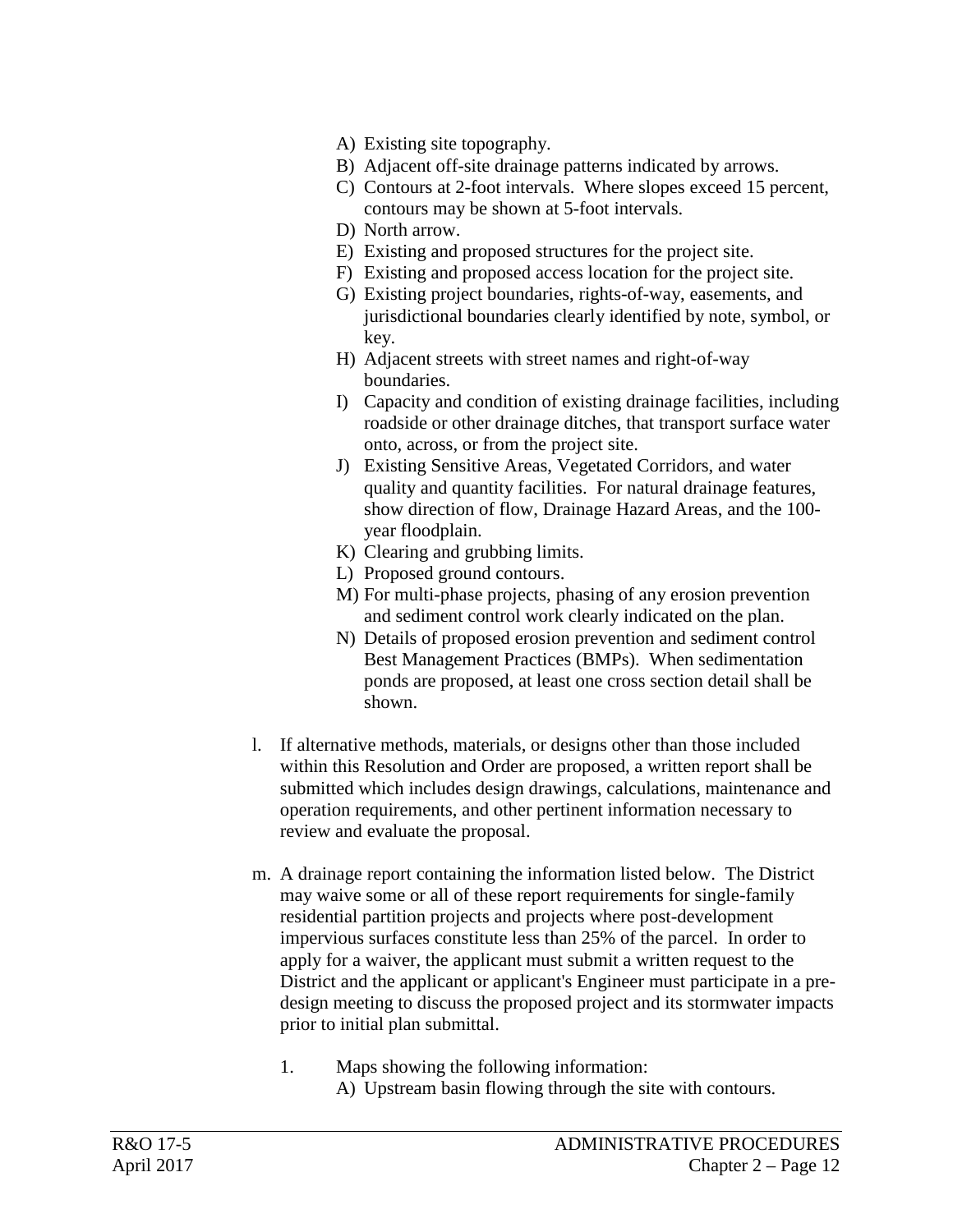- B) Downstream basin to the point where analysis is required in the downstream analysis detailed in subsection (3) below, with contours.
- C) Site plan showing development layout with contours.
- D) Existing stormwater facilities on and adjacent to the site.
- E) Stormwater facilities proposed to be constructed by the project.
- 2. Calculations for:
	- A) Sizing of water quality and quantity facilities.
	- B) Sizing of conveyance system, including calculations showing portions of existing conveyance system that are not proposed to be altered have adequate capacity according to the criteria in these rules.
- 3. Review of Downstream System:
	- A) For each development constructing new impervious surface of greater than 5,280 square feet, or collecting and discharging greater than 5,280 square feet of impervious area, except for the construction of a detached single family dwelling or duplex, the design Engineer shall perform a capacity and condition analysis of existing downstream storm facilities and conveyance elements receiving flow from the proposed development.
	- B) The analysis shall extend downstream to a point in the drainage system where the additional flow from the proposed development site constitutes 10 percent or less of the total tributary drainage flow.
	- C) Where the additional flow from the proposed development drops to less than 10 percent of the total tributary drainage flow, then the analysis will continue for the lesser of:
		- i. One-quarter (1/4) of a mile; or
		- ii. Until the additional flow constitutes less than 5 percent of the total tributary drainage flow.
	- D) When the downstream analysis does not continue for at least one-quarter (1/4) mile, the design engineer shall provide a stamped Certification of Investigation that states the design Engineer has visually investigated the downstream system for at least one-quarter (1/4) mile downstream and is aware of no observable downstream impacts to structures.
- 4. Narrative, with tables where appropriate, describing:
	- A) How water quality and quantity requirements of these rules are met by the project.
	- B) Areas and flows used for design calculations in subsection (2) above with results of analysis clearly stated.
	- C) Results of downstream analysis.
- n. For privately maintained water quantity or quality approaches or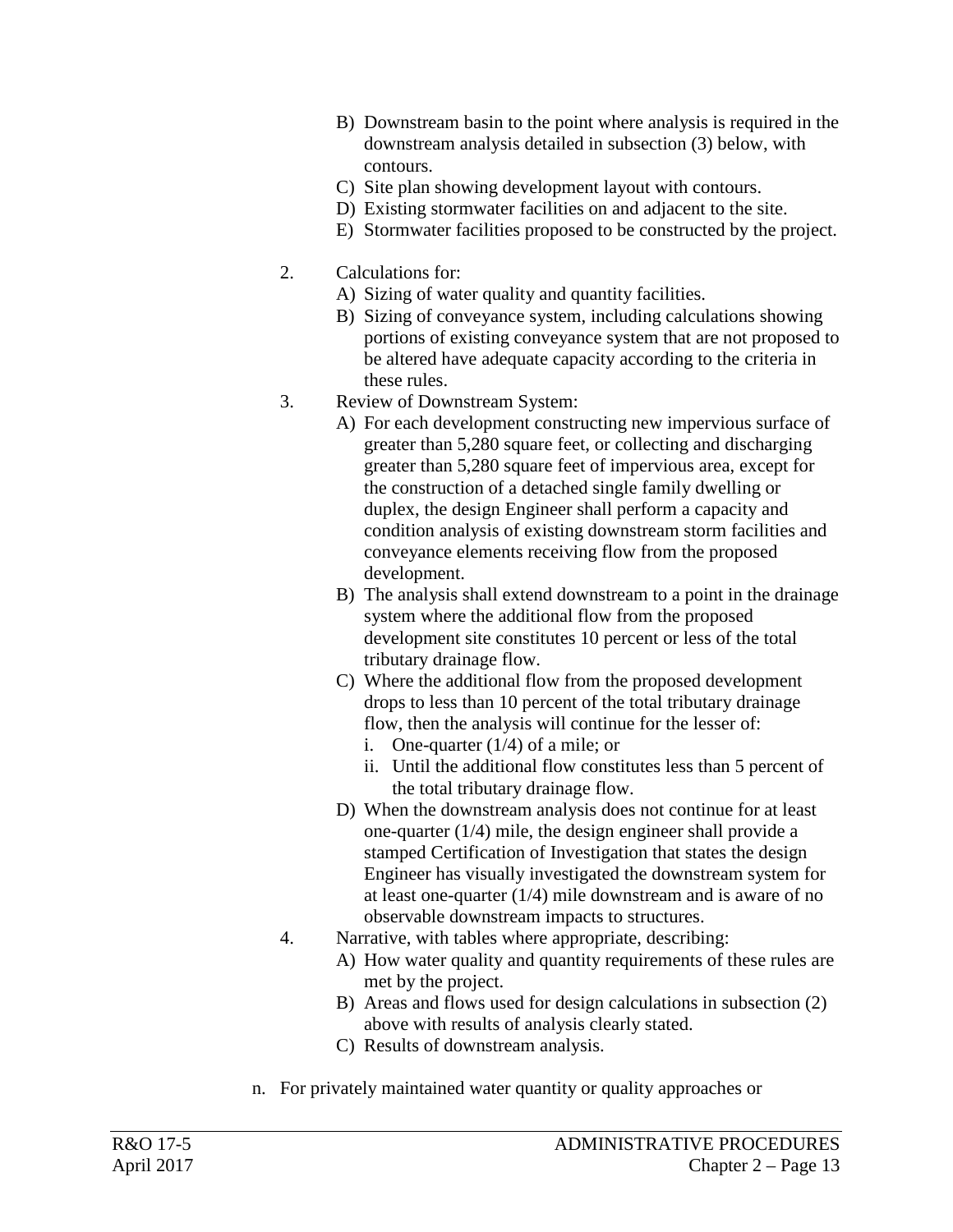conveyance systems, a maintenance plan that clearly identifies maintenance activities and frequency in a form that can be easily provided to and understood by the people responsible for maintenance.

# 2.04.3 Timing for Plan Review

- a. The District shall endeavor to perform a completion check of the initial plan submittal for compliance with Section 2.04.2 within three working days of receipt. Submittals which are not in substantial compliance with Section 2.04.2 will be returned without further review.
- b. Upon acceptance of a complete plan submittal in compliance with Section 2.04.2, the District shall endeavor to approve, return for revision, or reject the plans within 15 working days of receipt. If plans are rejected, the reasons shall be indicated in writing.
- c. The District shall endeavor to approve, return for revision, or reject subsequent submittals within 10 working days.
- 2.04.4 Revised Plan Submittal and Approval
	- a. Plan Re-Submittal

After the initial review pursuant to section 2.04.3 is completed, a set of plans with comments and/or revisions shown in red shall be returned to the Engineer. Two sets of revised construction plans addressing all comments made by the District shall then be submitted for approval. Upon approval of the plans, a minimum of five plan sets shall be provided to the District.

b. Bonding Calculation Requirement

Upon approval of the plans, an Engineer's cost estimate of construction, erosion control (EC), and planting details shall be submitted to the District for the calculation of bonds and fees. Onsite area is defined as the predevelopment parcel limits. The cost estimate shall be itemized as follows:

- 1. Onsite Storm Sewer Improvements itemized for each pipe size and type.
- 2. Offsite Storm Sewer Improvements itemized for each pipe size and type.
- 3. Onsite Sanitary Sewer Improvements itemized for each pipe size and type.
- 4. Offsite Sanitary Sewer Improvements itemized for each pipe size and type.
- 5. Water Quantity/Quality Approach Construction itemized by public and private facility type for the following:
	- A) Excavation/Site Preparation
	- B) Control Structures, piping and water quality manholes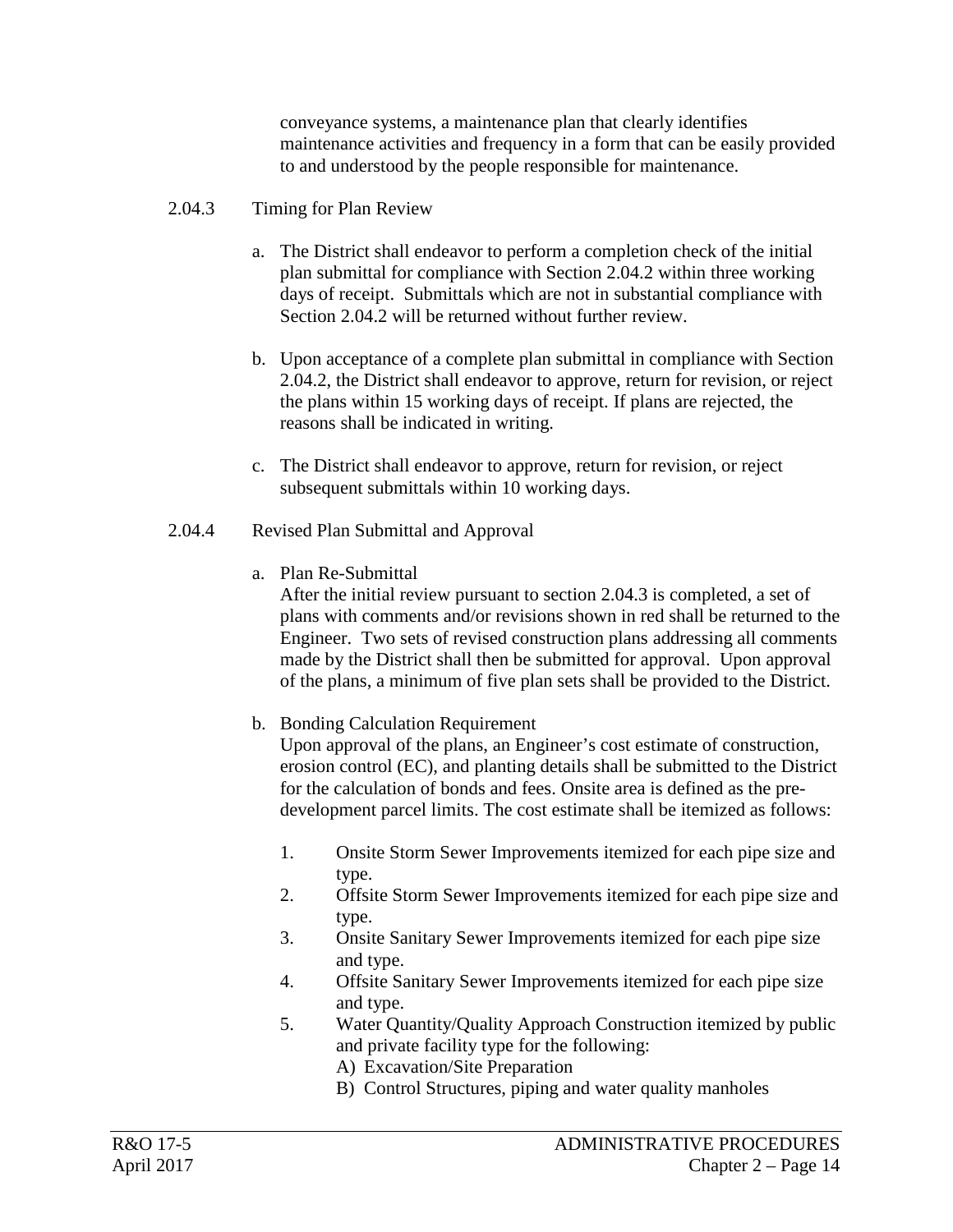C) Fencing and maintenance access road costs

- 6. Water Quantity/Quality Approach Landscaping. This includes any plantings in the treatment area or on the side slopes, along with any trees planted solely to provide shade.
- 7. Vegetated Corridor/Water Quality Sensitive Area Site Preparation and Planting for Enhancement and Mitigation requirements.
- 8. Erosion Control Installation and Maintenance
	- A) Cost to install and maintain Erosion Control measures for the period of construction.
	- B) If significant erosion control installation and maintenance costs are anticipated following construction due to project size or duration, or if the erosion control plan will be amended due to changing site conditions or differing recovery times between areas, a separate estimate for Post-Construction Erosion Control shall be provided.
- c. Expiration of Plan Approval District plan approval is valid for two years from the date of approval, or until the project's current land use approval expires, unless substantial construction has started and is continuing. After two years, if a Site Development Permit has not been issued and if substantial construction is not continuing, then the plans must be resubmitted to the District for review and approval and the District shall require revisions so that the plans meet the current construction standards.
- 2.04.5 Notification of Start of Construction

The Owner or their designee shall notify the District or City at least two working days in advance of starting construction on any project covered by these rules.

- 2.04.6 Post-Approval Plan Modifications
	- a. When modification of the approved plan is requested by the Owner, four sets of plans showing the revisions shall be submitted to the District for approval. With District or City concurrence, the modifications may be submitted in an electronic format approved by the reviewing jurisdiction.
	- b. No construction of the modified section can commence until these revised plans are approved. Plan review fees for modification of the approved plans will be charged at the District's established plan review rates.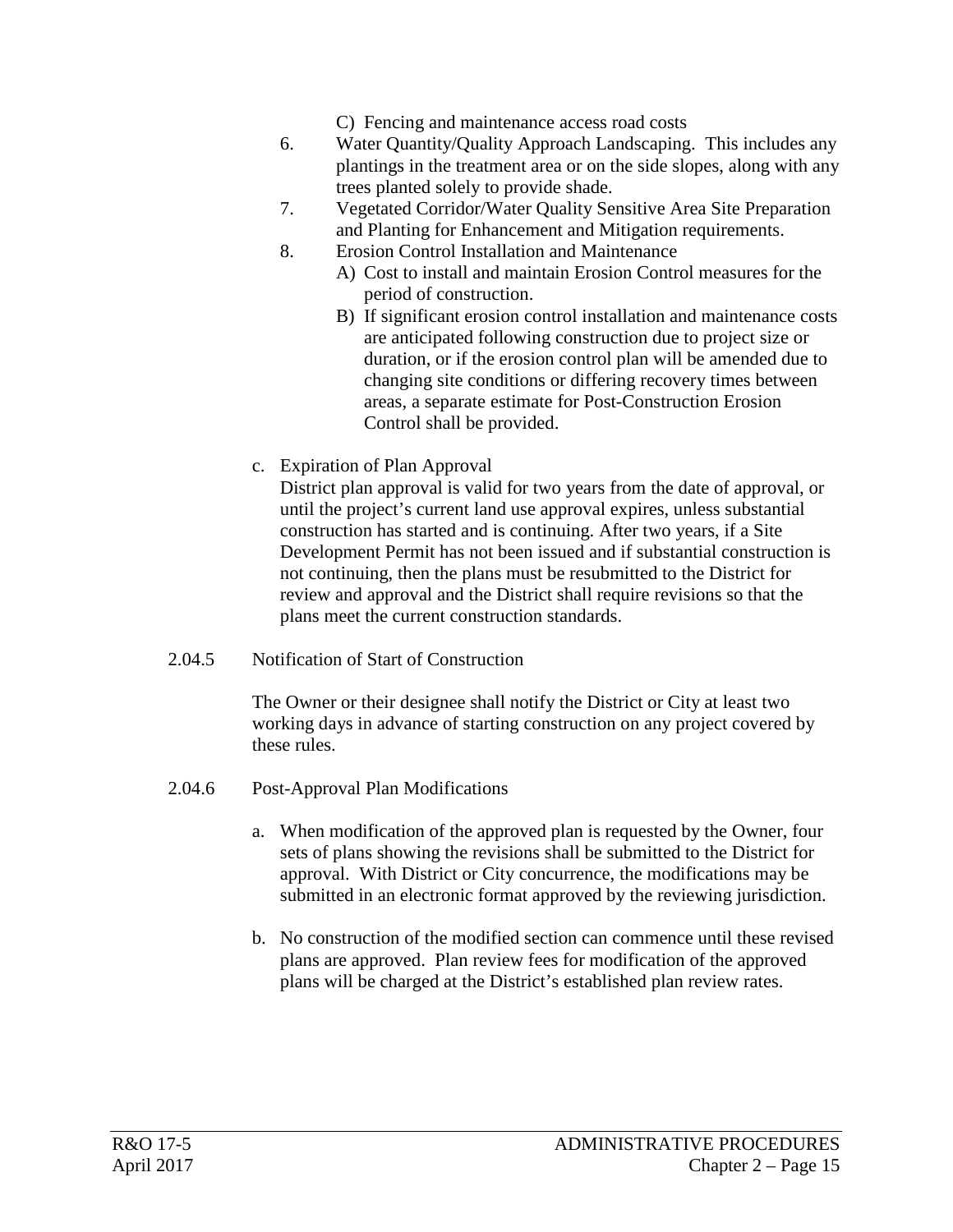#### 2.05 Requirements for Plan Approval for Existing Single Family Lots of Record

### 2.05.1 Plan Submittal Minimum Requirements

The following plan submittal requirements are the minimum required to satisfy the District's standards. Cities may require additional information. No submittal shall be considered complete until the following information is received and all the requirements of this section are met, unless specifically waived in writing by the District or City.

- a. A plan sheet(s) on 11" x 17" paper at a scale of  $1" = 60"$  or less, showing all the following information:
	- 1. Property lines.
	- 2. Existing and proposed structures for the project site.
	- 3. Existing and proposed storm and sanitary laterals and connection locations at public infrastructure.
	- 4. Sanitary and storm sewer easements that benefit District or City, Public Utility Easement (PUE) and other easements on the property.
	- 5. Clearing and grubbing limits.
	- 6. Proposed ground contours.
- b. If an erosion control inspection permit is required in accordance with Chapter 2, a plan sheet shall be submitted in accordance with Chapter 6 and Section 2.04.2.k. The District or City standard detail that shows use and placement of BMPs and list of approved BMPs may be used in lieu of a site-specific plan.
- c. If a water quantity or quality approach is required in accordance with Chapter 4, a plan sheet(s) showing all of the following information:
	- 1. Profile of water quantity or quality approach including inlet and outlet locations and elevations.
	- 2. District standard drawing(s), or approved alternative.
	- 3. Planting Plans and Specifications meeting the requirements of the LIDA Handbook.
	- 4. Square footage of impervious area draining to each water quantity or quality approach.
	- 5. Square footage of treatment area for each water quantity or quality approach.
	- 6. Partition Plat or Subdivision name and lot number, if applicable.
- d. If vegetated corridor restoration is required in accordance with Chapter 3, a plan sheet(s) showing all of the following information: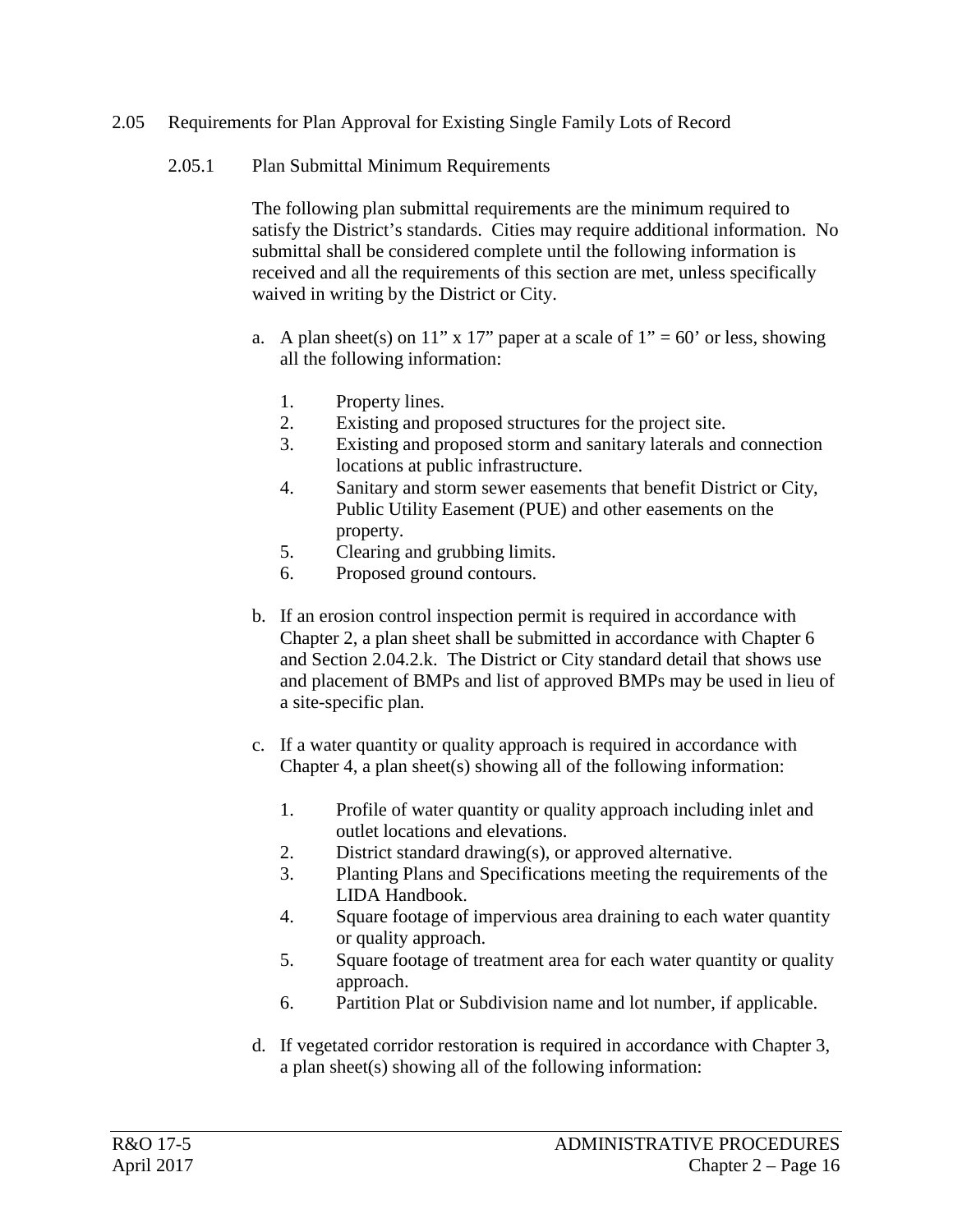- 1. A plan view showing the location and dimensions of the Vegetated Corridor.
- 2. Design information to meet the requirements of the Service Provider Letter.
- 3. Planting Plans and Specifications meeting the requirements of Appendix A, Planting Requirements.

### 2.06 Easements

- a. Off-site easements and on-site easements for projects not involving a land division shall be granted to the District in a form approved by the District prior to the issuance of the Site Development or Construction Permits. On-site easements for projects involving land division shall be granted to the District and shown on the final plat before plat approval and recording.
- b. Easement dimensions for public sanitary sewers and storm facilities shall meet the requirements of Section 5.03.
- c. Easements for publicly maintained water quality or quantity facilities shall meet the requirements of Section 4.02.5.
- d. Easement for vegetated corridors and sensitive areas shall meet the requirements of Section 3.06.3 and comply with the requirements of the Service Provider Letter.
- 2.07 Performance Assurances
	- 2.07.1 Performance Assurance Requirement
		- a. Performance assurances shall be submitted by the Owner for work authorized by the District to ensure quality and completeness of the project. Assurances should be in the form of a letter of commitment, performance bond, or cash deposit in form and substance satisfactory to the District.
		- b. If the Contractor provides the performance assurance for the project, both the Contractor and Owner are required to execute the Construction Permit Agreement required by Chapter 2.08.
		- c. The District will require submission of certificates of insurance in form and substance satisfactory to the District by the Owner and/or the Contractor prior to the permitting of any project under these rules.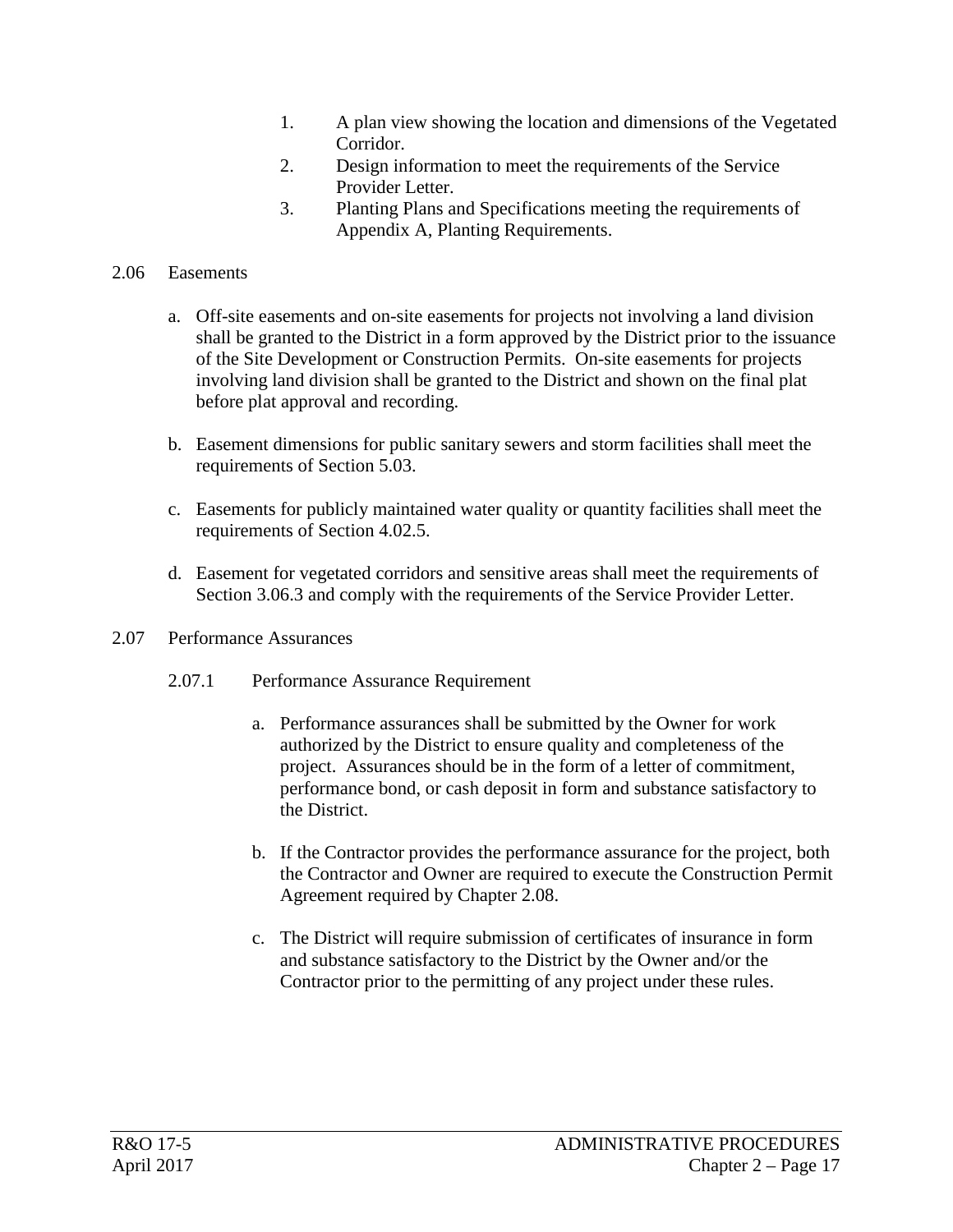#### 2.07.2 Performance Assurance Amount and Duration

Except as may be allowed in Section 2.07.3, the amount of the performance assurance shall be as identified in Table 2-1. Modifications to plans approved by the District may require an increase in the performance bond amount.

|                                                                                                                                                  |                                                                                                                                                                                                       | <b>THE ORIGINAL REGISTER OF LATE</b>                                                                                                                                                                                                                                                                                                                                                                                                                                                                               |                                                                   |                                                                                                                                                                                                                                                                                                                                                                                                                    |
|--------------------------------------------------------------------------------------------------------------------------------------------------|-------------------------------------------------------------------------------------------------------------------------------------------------------------------------------------------------------|--------------------------------------------------------------------------------------------------------------------------------------------------------------------------------------------------------------------------------------------------------------------------------------------------------------------------------------------------------------------------------------------------------------------------------------------------------------------------------------------------------------------|-------------------------------------------------------------------|--------------------------------------------------------------------------------------------------------------------------------------------------------------------------------------------------------------------------------------------------------------------------------------------------------------------------------------------------------------------------------------------------------------------|
| Type of<br>Performance                                                                                                                           | Purpose                                                                                                                                                                                               | Amount                                                                                                                                                                                                                                                                                                                                                                                                                                                                                                             | Required                                                          | Duration and<br><b>Conditions for Release</b>                                                                                                                                                                                                                                                                                                                                                                      |
| Assurance                                                                                                                                        |                                                                                                                                                                                                       |                                                                                                                                                                                                                                                                                                                                                                                                                                                                                                                    |                                                                   |                                                                                                                                                                                                                                                                                                                                                                                                                    |
| 1. Performance<br>Assurance (if<br>development is<br>to be platted<br>prior to<br>completion of<br>construction or<br>if no plat is<br>required) | Ensures that all<br>public facilities and<br>all public or private<br>water quality and<br>quantity approaches<br>are built in<br>accordance with<br>terms and<br>conditions of<br>development permit | $\bullet$<br>100% of the cost to<br>construct all public<br>sanitary and storm<br>sewer systems; PLUS<br>100% of the cost to<br>$\bullet$<br>construct all public or<br>private water quality<br>and quantity<br>approaches, including<br>landscaping; PLUS<br>100% of the cost to<br>install Erosion<br>Control; PLUS<br>100% of the costs<br>related to vegetated<br>corridor restoration                                                                                                                        | Prior to<br>issuance of a<br>Site<br>Development<br>Permit        | • Released upon<br>completion of all<br>terms and conditions<br>of the Site<br>Development<br>Permit, EC Plan,<br><b>Construction Permit</b><br>Agreement; and<br>Completion and<br>acceptance of the<br>public sanitary and<br>storm sewer<br>systems, water<br>quality and quantity<br>approaches, and<br>vegetated corridor<br>restoration<br><b>NO Partial Releases</b><br>are allowed                         |
| 2. Performance<br>Assurance (if<br>development<br>will not be<br>platted prior to<br>completion of<br>construction)                              | Ensures that all<br>public facilities and<br>all public or private<br>water quality and<br>quantity approaches<br>are built in<br>accordance with<br>terms and<br>conditions of<br>development permit | 100% of the cost to<br>$\bullet$<br>construct all<br>OFFSITE public<br>sanitary and storm<br>sewer systems; PLUS<br>100% of the cost to<br>construct all public or<br>private water quality<br>and quantity<br>approaches, including<br>landscaping; PLUS<br>100% of the cost to<br>install Erosion<br>Control; PLUS<br>100% of the costs<br>related to vegetated<br>corridor restoration;<br><b>PLUS</b><br>10% of the cost to<br>$\bullet$<br>construct all ONSITE<br>public sanitary and<br>storm sewer systems | Prior to<br>issuance of a<br><b>Site</b><br>Development<br>Permit | Released upon<br>$\bullet$<br>completion of all<br>terms and conditions<br>of the Site<br>Development<br>Permit, EC Plan,<br><b>Construction Permit</b><br>Agreement; and<br>Completion and<br>acceptance of the<br>public sanitary and<br>storm sewer<br>systems, water<br>quality and quantity<br>approaches, and<br>vegetated corridor<br>restoration<br><b>NO Partial Releases</b><br>$\bullet$<br>are allowed |

TABLE 2-1 PERFORMANCE ASSURANCES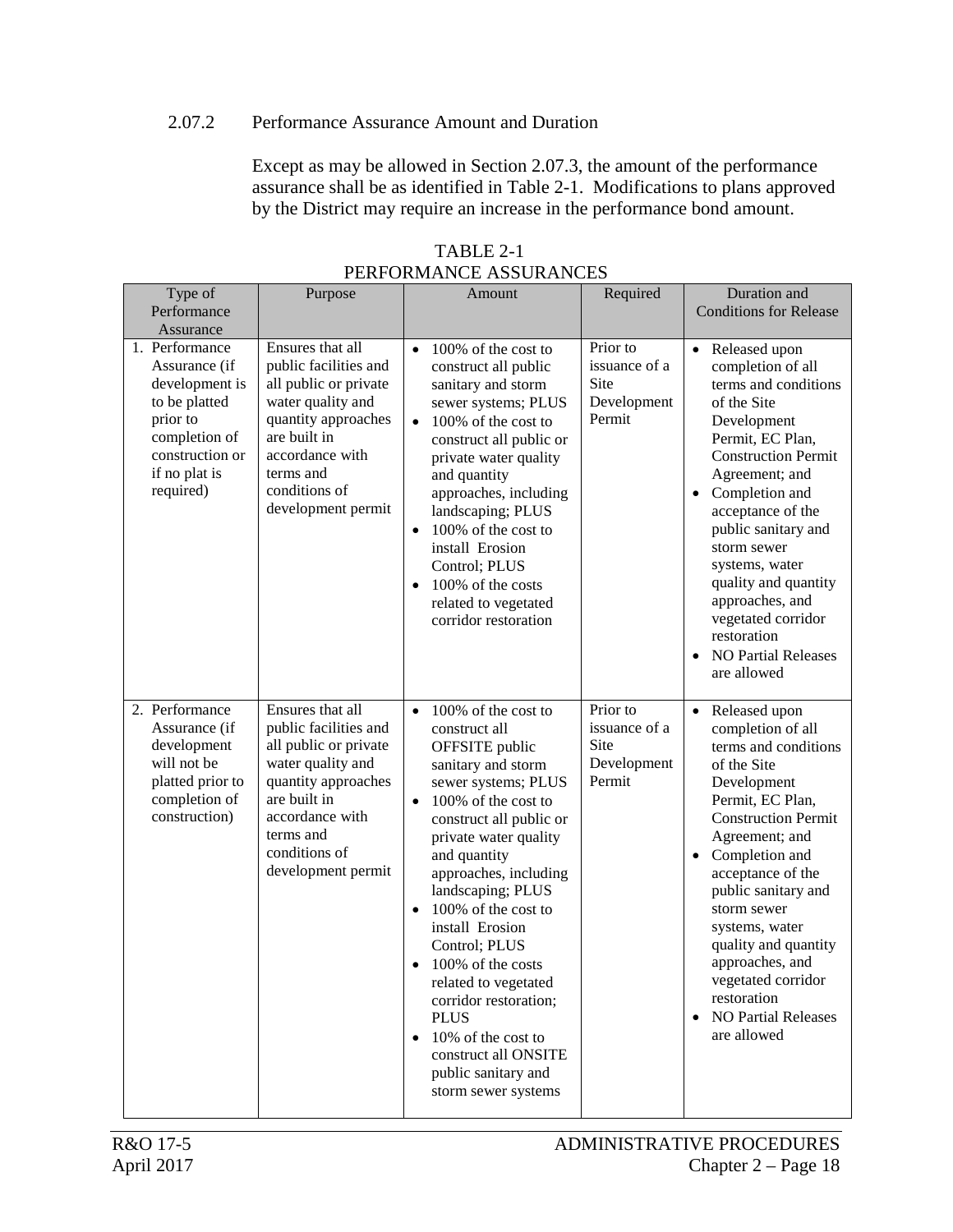| Type of<br>Performance<br>Assurance                                                                                  | Purpose                                                                                                                                                                                                                                    | Amount                                                                                                                                                       | Required                                                          | Duration and<br><b>Conditions for Release</b>                                                                                                                                                                                                                |
|----------------------------------------------------------------------------------------------------------------------|--------------------------------------------------------------------------------------------------------------------------------------------------------------------------------------------------------------------------------------------|--------------------------------------------------------------------------------------------------------------------------------------------------------------|-------------------------------------------------------------------|--------------------------------------------------------------------------------------------------------------------------------------------------------------------------------------------------------------------------------------------------------------|
| As Built<br>3.<br>Drawings and<br>O&M Manuals                                                                        | Ensures completion<br>of as-built drawings<br>in accordance with<br>Section 2.10, pump<br>station as-built<br>drawings in<br>accordance with<br>Section 9.01.8 and<br>pump station O&M<br>manuals in<br>accordance with<br>Section 9.01.7. | \$2000 or 1% of cost of<br>construction of the<br>sanitary and storm<br>systems and the water<br>quality and quantity<br>approaches, whichever is<br>greater | Prior to<br>issuance of a<br><b>Site</b><br>Development<br>Permit | Released upon<br>completion and<br>acceptance of as-built<br>drawings in accordance<br>with Section 2.10,<br>pump station as-built<br>drawings in accordance<br>with Section 9.01.8 and<br>pump station O&M<br>manuals in accordance<br>with Section 9.01.7. |
| 4.<br>Vegetated<br>Corridor,<br>water quality<br>and quantity<br>approach<br>landscaping<br>performance<br>assurance | Ensures completion<br>of vegetated<br>corridor restoration<br>and water quality<br>and quantity<br>approach<br>landscaping in<br>accordance with the<br>terms and<br>conditions of<br>development permit.                                  | 100% of the costs related<br>to vegetated corridor<br>restoration and water<br>quality and quantity<br>approach landscaping                                  | Prior to<br>issuance of a<br><b>Site</b><br>Development<br>Permit | Released upon<br>completion and<br>acceptance of vegetated<br>corridor restoration and<br>water quality and<br>quantity approach<br>landscaping                                                                                                              |

### 2.07.3 Performance Assurance Exemptions

The District may at its discretion, exempt a project of a governmental unit from the performance assurance requirements of Section 2.07.2 when the governmental unit provides a letter of intent and commitment, satisfactory to the District, to complete the project in accordance with the District approved construction plans.

#### 2.07.4 Performance Assurance Release

The District shall release its interest in public facility performance assurances and any additional performance assurances when a project meets the criteria for Project Completion set out in Section 2.09.1. No partial releases of performance assurances will be given.

#### 2.08 Agreements

#### 2.08.1 Construction Permit Agreement

A Construction Permit Agreement, in a form approved by the District, shall be fully executed by the Owner and submitted to the District prior to the issuance of the Site Development Permit.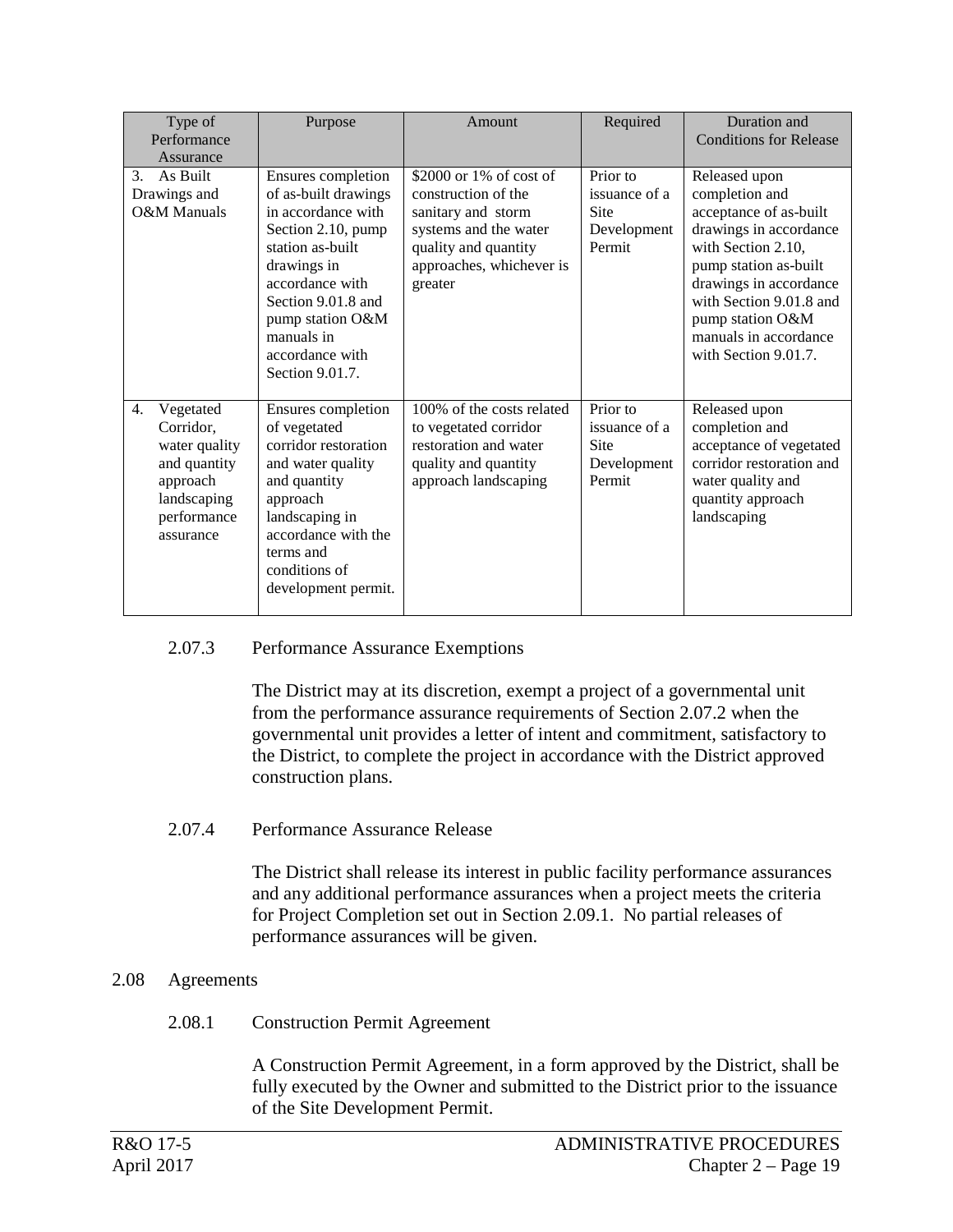#### 2.08.2 Private Stormwater Facilities Agreement

For privately maintained water quantity or quality approaches, a Private Stormwater Facilities Agreement, in a form approved by the District or City, shall be fully executed by the Owner and submitted to the District or City prior to the issuance of the Site Development or Connection Permit. This agreement, recorded with Washington County Assessment and Taxation Department Recording Division, identifies maintenance requirements, schedule, and the party responsible for long-term maintenance of private facilities.

#### 2.09 Project Construction Phase Completion and Acceptance

2.09.1 Project Completion

The construction phase of a project is complete when all of the following criteria are met, where applicable:

- a. All components of the sanitary and storm sewer systems have been constructed, tested, and accepted by the District according to the standards described in this Resolution and Order.
- b. Water quantity and/or water quality facilities have been constructed, landscaped, and accepted by the District.
- c. Vegetated corridors have been established, restored, and enhanced in accordance with the requirements of Chapter 3 of these rules.
- d. Post-construction erosion control measures have been installed and accepted by the District.
- e. As built drawings and O&M manuals have been submitted and accepted by the District.
- f. Maintenance Assurances have been submitted and accepted by the District.

#### 2.09.2 Substantial Completion

A project shall be deemed substantially complete and eligible for issuance of sanitary and stormwater connection permits when all the requirements of Section 2.09.1 are met, with the following exceptions:

a. Construction and testing is completed on those portions of the public sanitary and storm sewer systems required for the systems to function,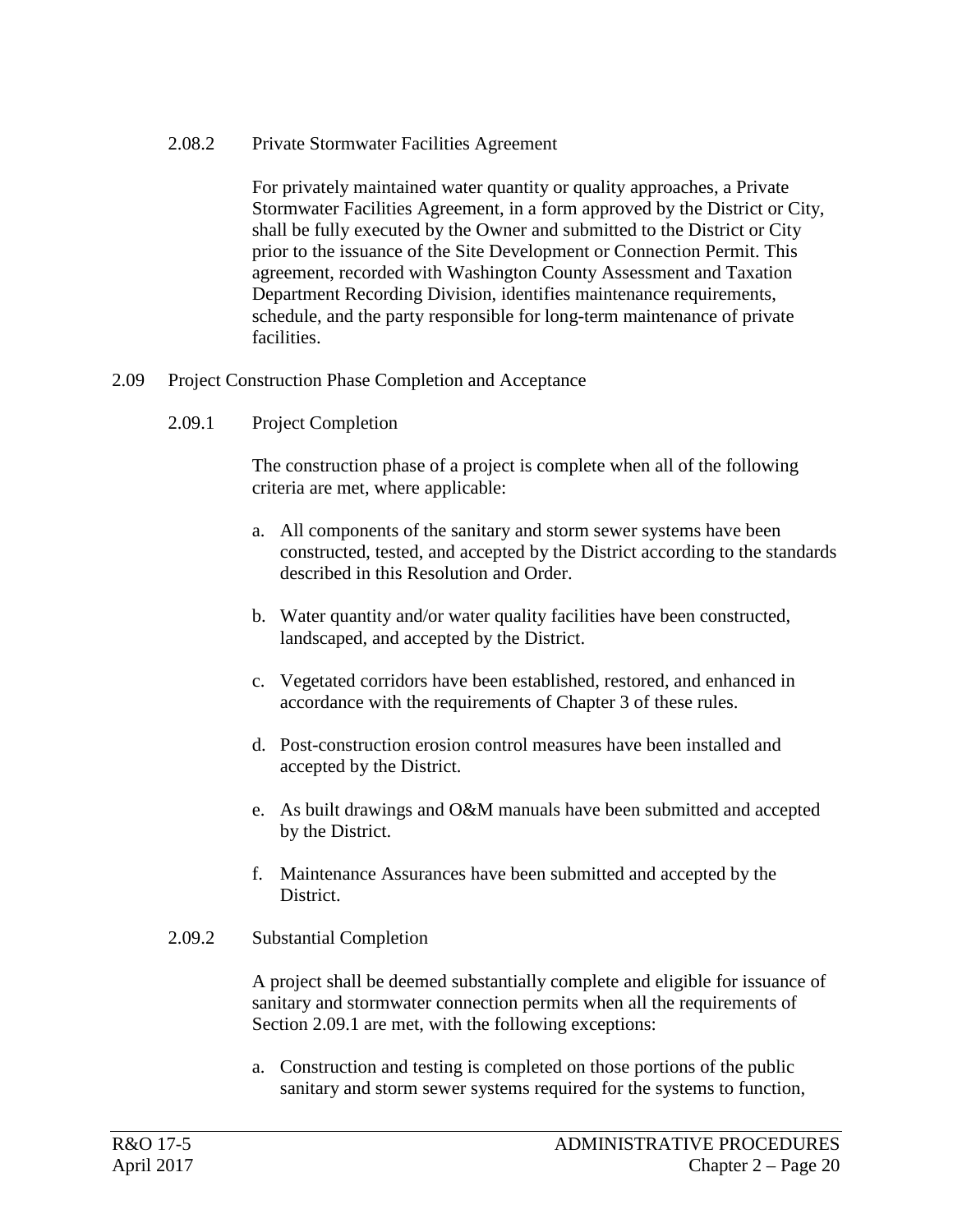with the exception of final manhole frame and lid grouting and manhole testing.

- b. Water quality and/or water quantity facilities have been constructed according to the approved plans and protected from erosion. Vegetation in the treatment area of the facility must be established prior to Substantial Completion. The facility vegetation outside of the treatment area is either established or a written request for a delay in planting is submitted and approved by the District. The request shall include justification for the delay, a planting schedule, name of the contractor who will perform the planting work, and date of completion of the planting. The planting work shall be completed on a schedule approved by the District, but no later than April  $1<sup>st</sup>$ , following Substantial Completion of the project. As a condition of acceptance of the planting schedule, the District may limit the number of connection permits until the planting has been completed. If planting has not been completed and accepted consistent with the approved schedule, no additional sanitary or stormwater connection permits shall be issued and no inspections shall be performed until planting work has been completed.
- c. Vegetated corridors have been established, restored, and enhanced according to the approved plans and protected from erosion. New vegetation is established or a written request for a delay in planting is submitted and approved by the District. The request shall include justification for the delay, a planting schedule, name of the contractor who will perform the planting work, and date of completion of the planting. The planting work shall be completed on a schedule approved by the District, but no later than April  $1<sup>st</sup>$ , following Substantial Completion. As a condition of acceptance of the planting schedule, the District may limit the number of connection permits until the landscaping has been completed. If landscaping has not been completed and accepted consistent with the approved schedule, no additional sanitary or stormwater connection permits shall be issued and no inspections shall be performed until landscaping work has been completed.

# 2.09.3 Model Home Connection Permit

a. Criteria for Issuance

Connection Permits may be issued for model homes prior to substantial completion of the Site Development Project when all the requirements of this section are met.

1. Construction and testing is completed on those portions of the public sanitary sewer conveyance system required to provide sewer service to all model home lots;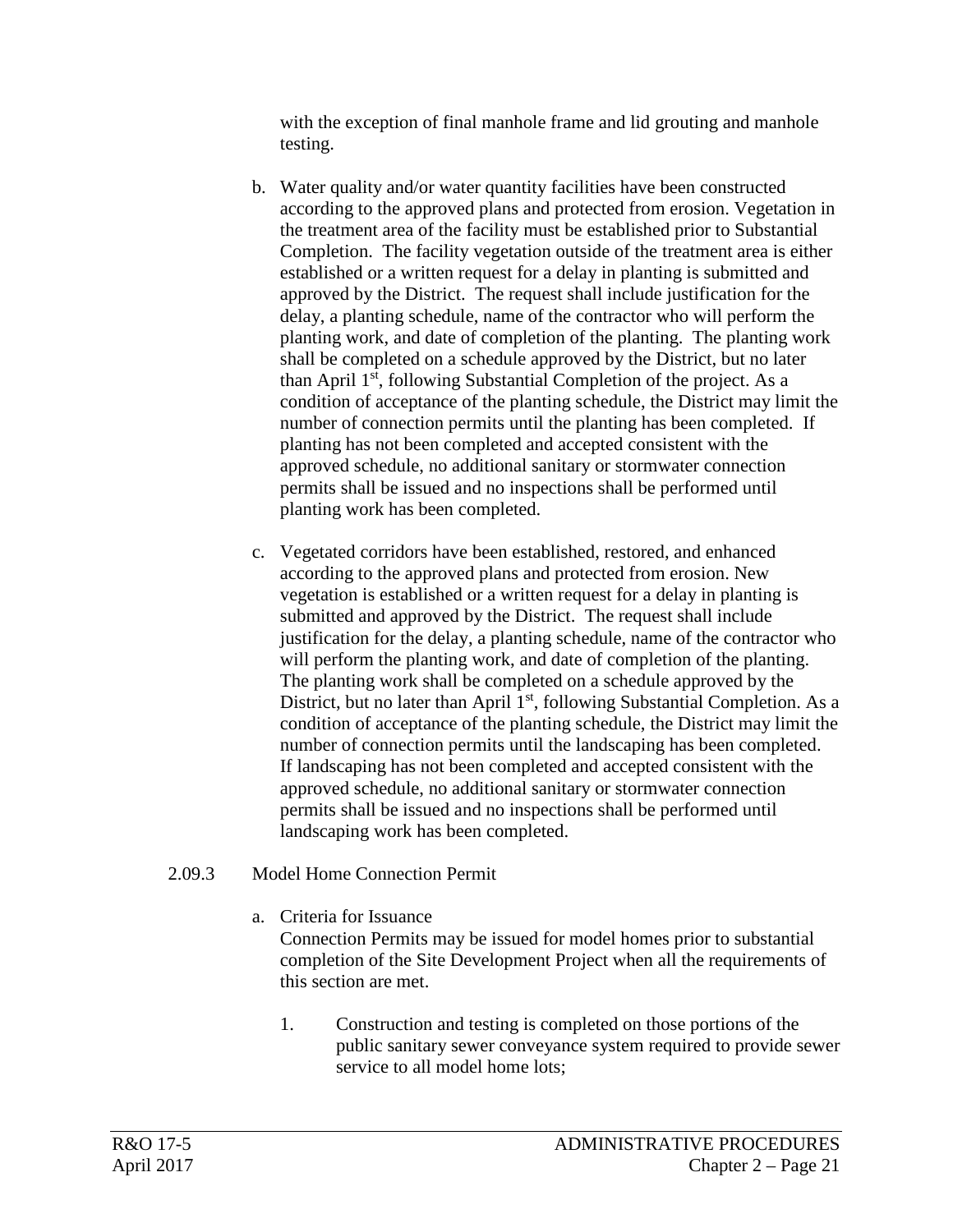- 2. Construction and testing is complete on those portions of the storm sewer conveyance system required to provide service to the model home lots, including any curbs, gutters, and inlets necessary to collect runoff from the model home lots and impervious areas, such as ROW, that provide access to the lots; and
- 3. Water quality and quantity approaches have been constructed according to the approved plans, and vegetation has been established, to provide functional water quality and quantity management of runoff from the model home lots and all impervious areas, such as ROW, necessary to provide access to the lots.

# b. Submittal Requirements

Model Home Connection Permits will not be issued until the Owner or its authorized agent has satisfied the following requirements:

- 1. Payment of the Model Home Application Fee.
- 2. Submitted a complete Model Home Application.
- 3. Received written approval from the Building jurisdiction for the model homes.
- 4. Provided the address for each model home, as assigned by Washington County Department of Land Use and Transportation Surveyor's Office.
- 5. Submitted a site plan that includes all lots and right-of-ways; location of proposed model home sites; and extent of completed utilities, right-of-way and other infrastructure improvements (on and off-site) needed to serve the model homes.
- 6. Paid all required permit fees including plan review and inspection fees, erosion control fees, and systems development charges.
- 7. For model homes served by privately-maintained water quantity or quality approaches, submitted an executed Private Stormwater Facilities Agreement which has been accepted and approved by an authorized representative of the District.

# 2.10 As-Built Drawings

The Owner or Engineer shall submit a full set of reproducible as-built drawings of the project, stamped and signed by the Engineer of Record and in a form acceptable to the District. An electronic copy of the as-built drawings shall also be submitted in a format determined by the District. The as-built drawings shall accurately represent the constructed project as determined by a post-construction survey. As-built survey notes may be required by the District if a discrepancy is noted between the submitted as-built drawings and the District inspection notes.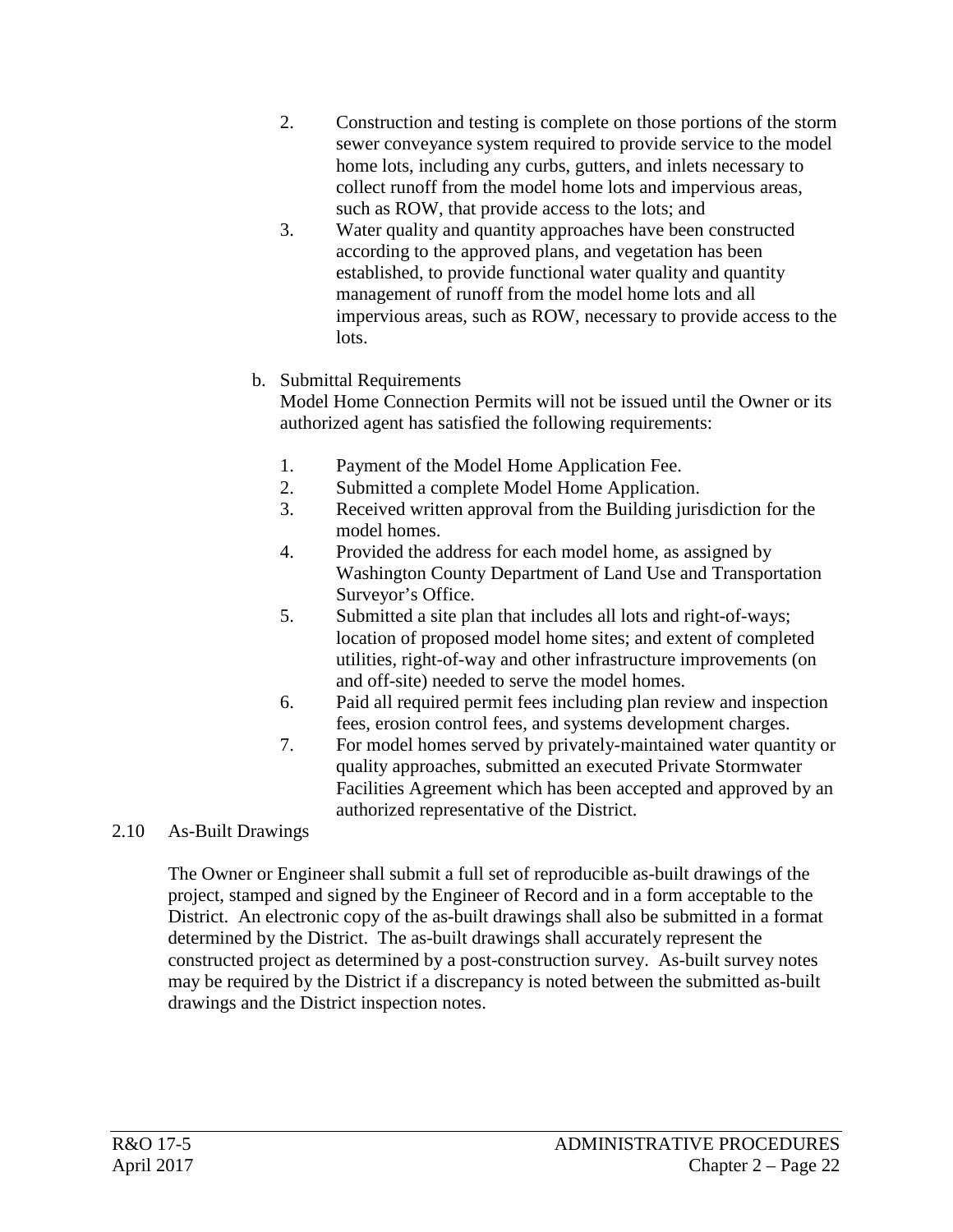### 2.11 Maintenance Assurance

### 2.11.1 Maintenance Assurance Requirement

Maintenance Assurances shall be required for work to ensure postconstruction quality in accordance with Table 2-2. Assurances shall be in the form of a letter of commitment, bond, or cash deposit in form and substance satisfactory to the District or City.

### 2.11.2 Maintenance Assurance Exemptions

Upon request, the District may exempt a project of a governmental unit from the requirements of Section 2.11.

### 2.11.3 Maintenance Assurance Amount and Duration

Except as allowed in 2.11.2, the amount and duration of the maintenance assurance shall be as identified in Table 2-2.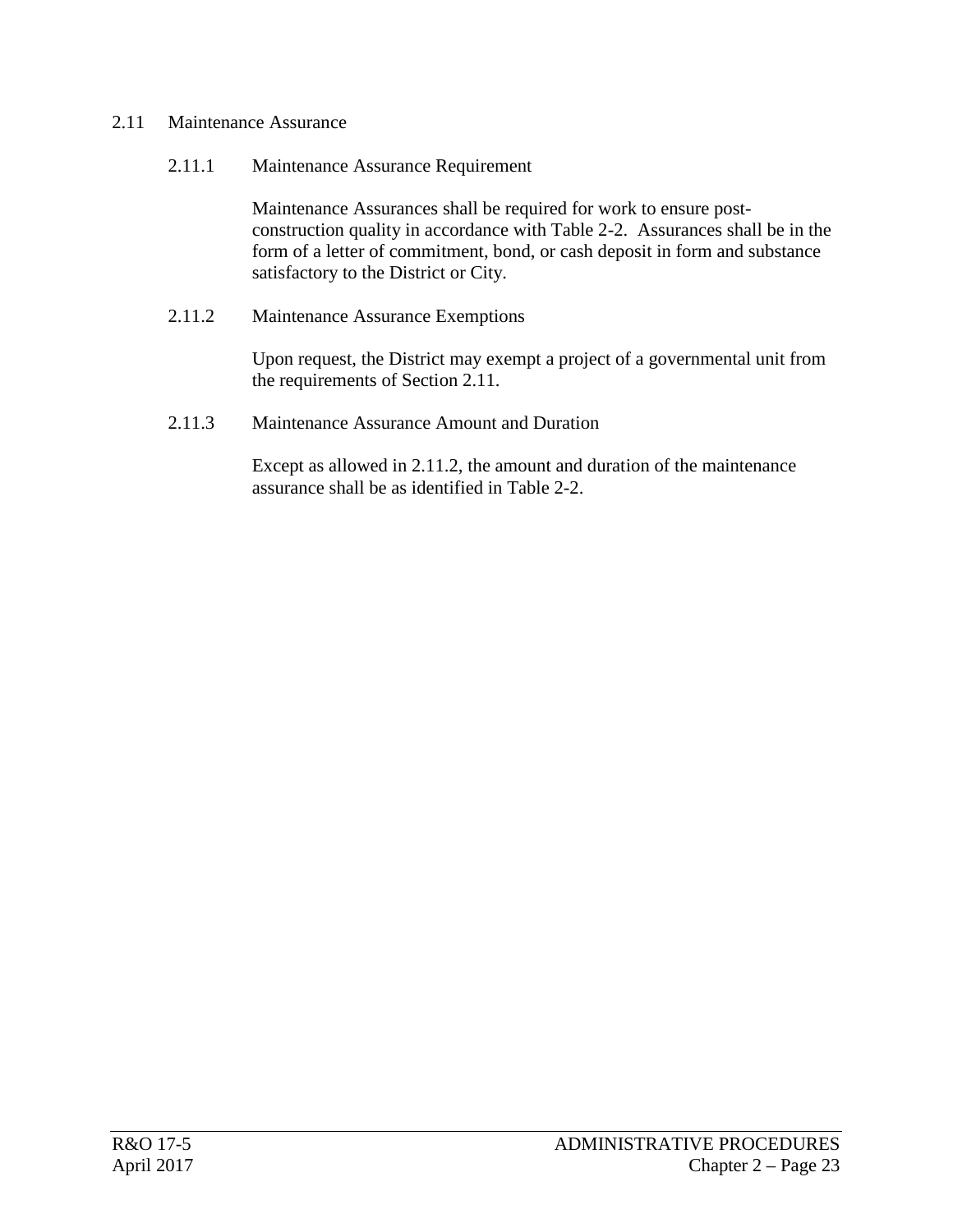| Type of<br>Performance                                           | Purpose                                                                                                   | Amount                                                                                                                                                                                                                                                 | Required                                                                                                           | Duration and<br>Conditions for                                                                                                                                                                                                                             |
|------------------------------------------------------------------|-----------------------------------------------------------------------------------------------------------|--------------------------------------------------------------------------------------------------------------------------------------------------------------------------------------------------------------------------------------------------------|--------------------------------------------------------------------------------------------------------------------|------------------------------------------------------------------------------------------------------------------------------------------------------------------------------------------------------------------------------------------------------------|
| Assurance                                                        |                                                                                                           |                                                                                                                                                                                                                                                        |                                                                                                                    | Release                                                                                                                                                                                                                                                    |
| 1. Maintenance<br>Assurance                                      | Ensures<br>correction of<br>defects in<br>materials and<br>workmanship<br>after initial<br>construction   | 10% of the cost to<br>$\bullet$<br>construct all public<br>sanitary and storm<br>sewer systems;<br><b>PLUS</b><br>100% of the cost to<br>$\bullet$<br>construct all public<br>or private water<br>quality and quantity<br>approaches.                  | Prior to Release of<br>Performance<br>Assurance                                                                    | • Released one year<br>after completion<br>and acceptance of<br>construction; and<br>After correction of<br>$\bullet$<br>all defects<br>identified during<br>the maintenance<br>assurance period                                                           |
| 2. Performance<br>and<br>Landscaping<br>Maintenance<br>Assurance | Ensures<br>correction of any<br>performance or<br>landscaping<br>defects after<br>initial<br>installation | 100% of the cost to<br>$\bullet$<br>install all required<br>landscaping; PLUS<br>100% of the cost to<br>$\bullet$<br>maintain the public<br>and private water<br>quality and quantity<br>approaches, and all<br>landscaping for a<br>period of 2 years | Prior to Release of<br>Performance<br>Assurance                                                                    | Released two years<br>after acceptance of<br>landscaping if the<br>requirements of<br>Section 2.12.2.b are<br>met, the landscaping<br>is established and<br>healthy, and all water<br>quality and quantity<br>approaches are<br>functioning as<br>designed |
| $3.$ Post-<br>Construction<br>Erosion<br>Control                 | Ensures<br>maintenance and<br>effectiveness of<br>EC measures<br>after<br>construction                    | 100% of cost to<br>$\bullet$<br>install and maintain<br>post-construction<br>erosion control for<br>one year<br>$100\%$ of cost to<br>$\bullet$<br>remove temporary<br>post-construction<br>erosion control<br>measures                                | Prior to Release<br>$\bullet$<br>of Performance<br>Assurance; and<br>Prior to issuance<br>of connection<br>permits | Released one year<br>after completion and<br>acceptance of<br>construction<br>providing that site is<br>stable, vegetation is<br>established, and<br>exposed soil does not<br>remain.                                                                      |

### TABLE 2-2 MAINTENANCE ASSURANCES

# 2.12 Maintenance Period Inspection and Completion

### 2.12.1 Infrastructure Inspection for One Year Warranty

The District or City shall perform a visual and video inspection of the storm and sanitary conveyance systems and visual inspection of the water quality/quantity approaches during the one-year warranty period and identify any maintenance deficiencies or defects in the systems. The Owner shall correct any defects identified prior to conclusion of the one-year warranty period. The maintenance assurance shall not be released until all defects have been corrected and inspected.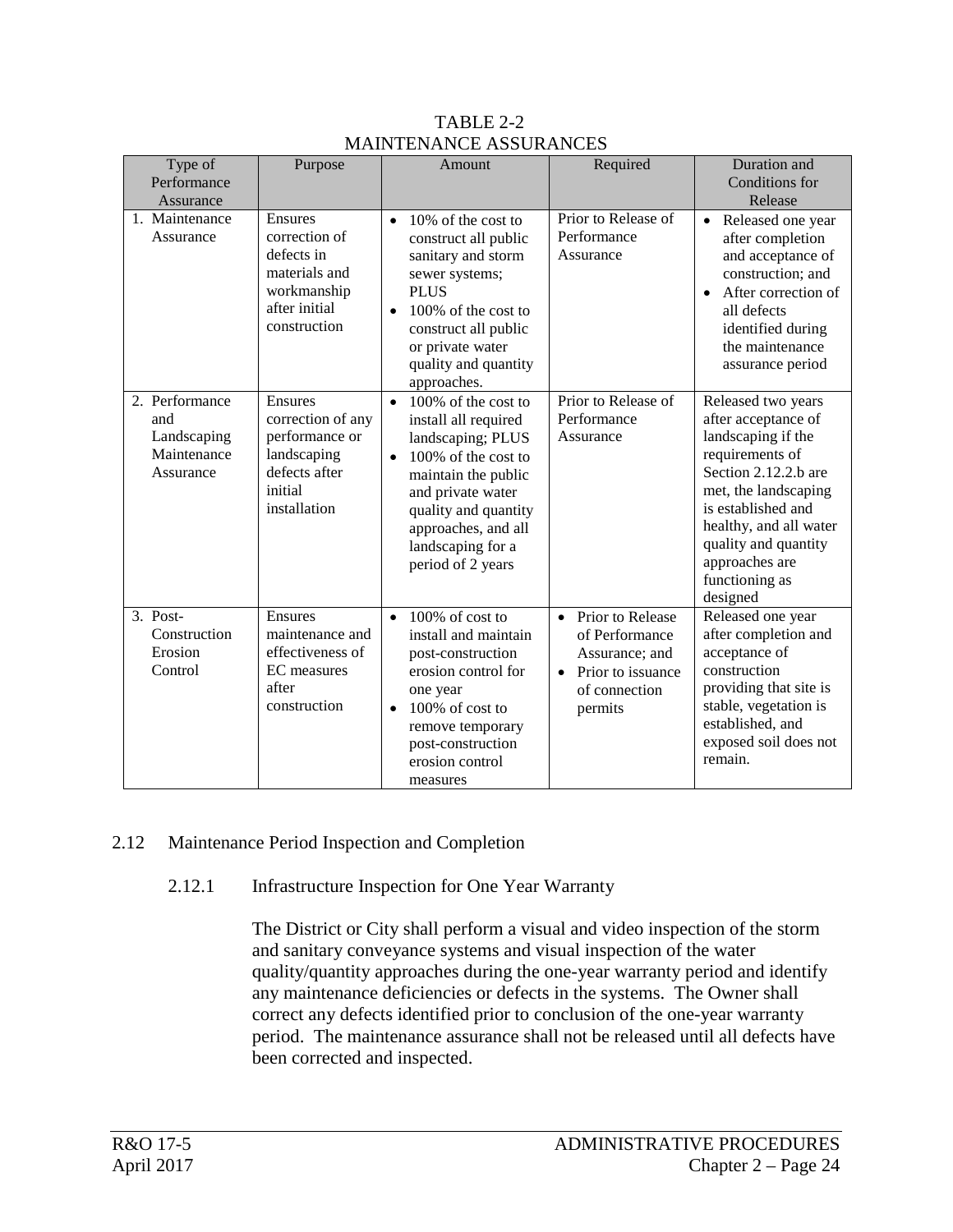### 2.12.2 Performance and Landscaping Inspection for Two Year Warranty

- a. The District or City shall inspect the condition and performance of the water quality/quantity approaches and Vegetated Corridor landscaping periodically throughout the required maintenance period. The District or City may provide an interim inspection report to the Owner with a specific summary of any deficiencies. Failure of the District or City to provide the interim report shall not release the Owner from their responsibility to provide functional water quality/quantity approaches free from maintenance deficiencies and established landscaping at the end of the required performance and landscaping maintenance period.
- b. If at any time during the warranty period the landscaping falls below 80% survival of trees and shrubs, or 90% areal coverage by herbaceous plants, or if the amount of undesirable vegetation cover including target nonnative species exceeds 10%, the Owner shall remove undesirable vegetation and reinstall all deficient planting at the next appropriate planting opportunity. The required maintenance period may be extended from the date of replanting if, in the opinion of the District or City, an additional time period is needed to ensure the required landscaping becomes established and can survive long term. The extension of the maintenance period may be up to two years.
- c. If at any time during the warranty period the water quality or quantity approach fails to function as designed, or has indicators present that would suggest maintenance is needed, the Owner shall take corrective action to maintain or correct the deficiency. If the approach is a proprietary system, maintenance must be performed in accordance with the manufacturer's recommendation. This may include replacing the water quality filtration media, cartridges, cleaning sumped water quality pretreatment structures, or performing other maintenance activities necessary to achieve a functional system. The Owner shall correct any deficiencies identified prior to conclusion of the two-year warranty period, and the maintenance assurance shall not be released until all deficiencies have been corrected and inspected.

### 2.12.3 Post-Construction Erosion Control for One-Year Warranty

The District or City shall inspect the condition of the post-construction erosion control measures periodically through the required maintenance period. The Owner shall correct any defects identified prior to conclusion of the one-year warranty period. The maintenance assurance shall not be released until all defects have been corrected and inspected, vegetation has been established, and temporary post-construction erosion control measures have been removed per Section 6.04.4.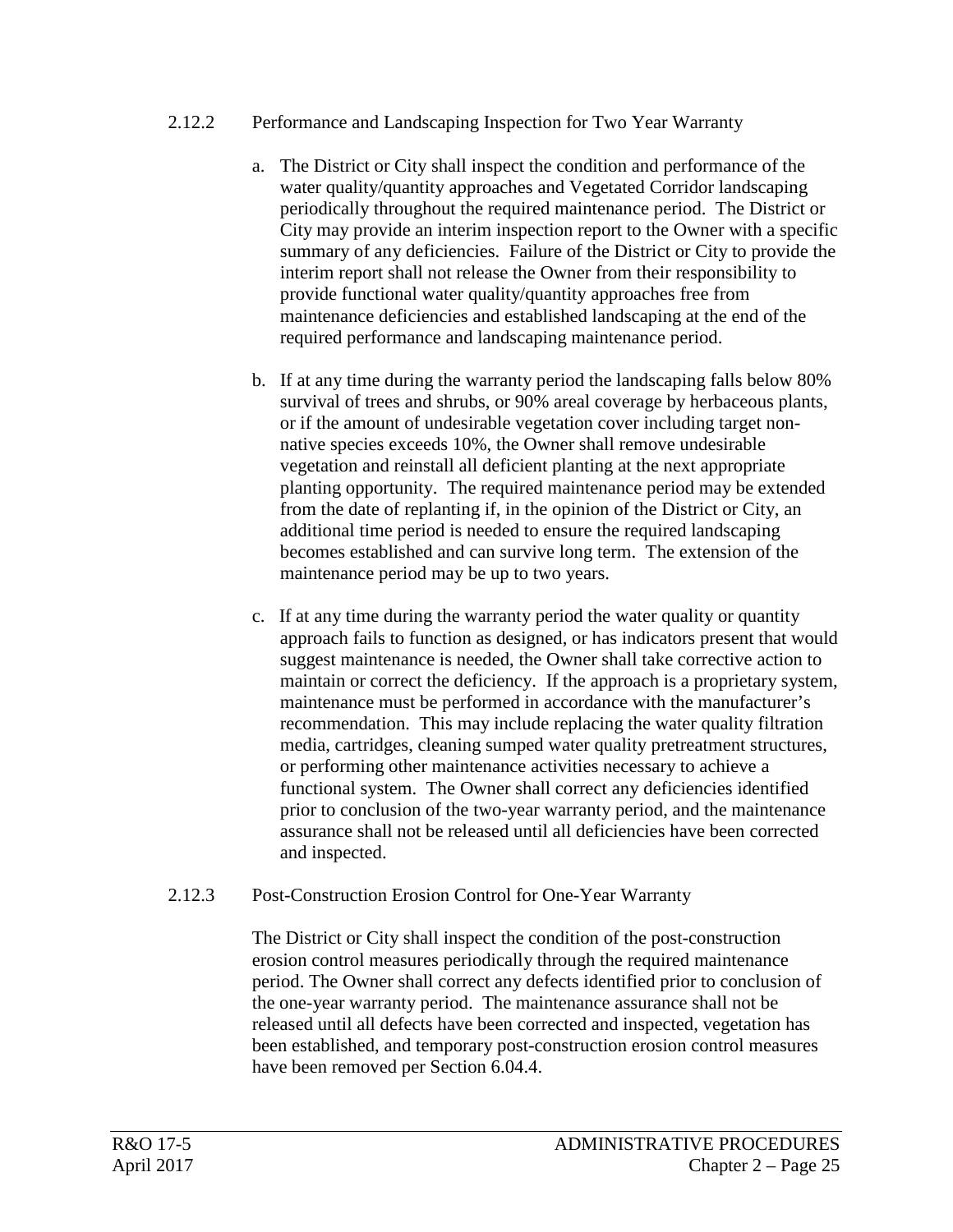### 2.12.4 Warranty Period Completion

The one-year warranty period shall be complete when all the requirements of Section 2.09.1 have been met, the one-year maintenance assurance period, including any extensions, has expired on all elements of the project, and any repairs required during the maintenance period have been completed and accepted.

### 2.13 General Administrative Rules

### 2.13.1 Additional Permits

Nothing in these standards alleviates the need for the Owner to obtain and comply with all required local, special district, state or federal permits. Any required permits for the project issued by other jurisdictions, including but not limited to the Oregon Division of State Lands and the US Army Corps of Engineers, shall be maintained on site and available to District Inspectors upon request.

### 2.13.2 District Inspection

- a. A District representative may inspect the project at any time, and check materials, equipment, and the construction of the project to determine whether the work is proceeding in accordance with the approved plans and the requirements of this Resolution and Order. The purpose of these inspections is to monitor compliance with District construction standards and the inspections are for the benefit of the District.
- b. The Owner has primary responsibility for project inspection. The District's inspections are to monitor the quality of work performed by others only. The District has no responsibility, by virtue of such inspections, for any construction means, methods, or techniques, or compliance with safety requirements, all of which remain the sole responsibility of the Contractor.
- 2.13.3 Change in Plans/Standards

The District has the right to require changes in the plans or in standards contained herein in order to protect the public interest or the normal operations of the District. Such changes are at the sole discretion of the District and may include, but are not limited to, the allowance of new or different materials or products that are equivalent to or better than the product specified in the approved plans.